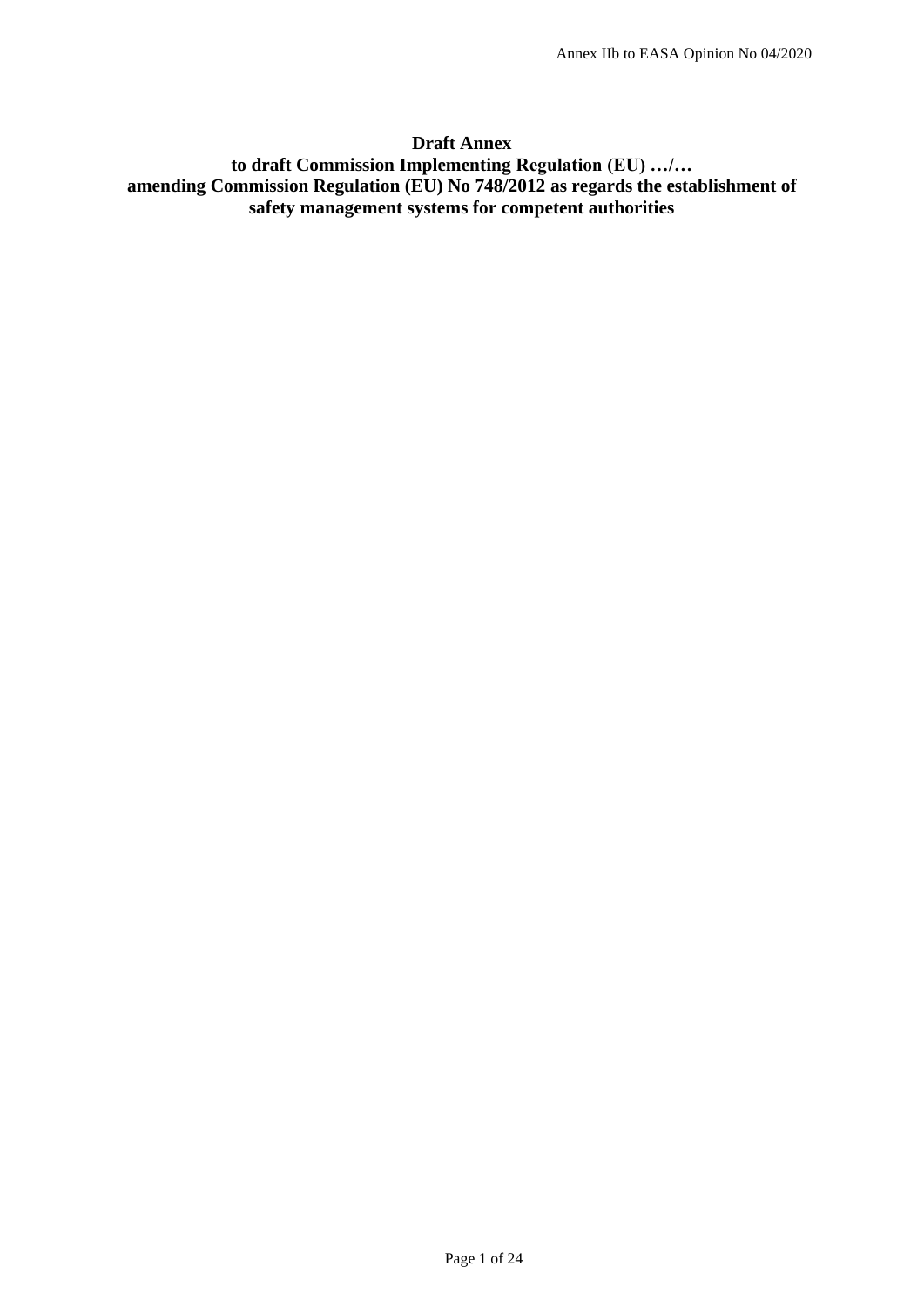## *ANNEX I*

Annex I (Part 21) to Commission Regulation (EU) No 748/2012 is amended as follows:

(1) the 'Contents' are replaced by the following:

'*Contents*

- 21.1 Competent authority
- 21.2 Scope

## **SECTION A — TECHNICAL REQUIREMENTS**

SUBPART A — GENERAL PROVISIONS

- 21.A.1 Scope
- 21.A.2 Undertaking by another person than the applicant for, or holder of, a certificate
- 21.A.3A Reporting system
- 21.A.3B Airworthiness directives
- 21.A.4 Coordination between design and production
- 21.A.5 Record-keeping
- 21.A.6 Manuals
- 21.A.7 Instructions for continued airworthiness
- 21.A.9 Access and investigation

#### SUBPART B — TYPE-CERTIFICATES AND RESTRICTED TYPE-CERTIFICATES

- 21.A.11 Scope
- 21.A.13 Eligibility
- 21.A.14 Demonstration of capability
- 21.A.15 Application
- 21.A.19 Changes requiring a new type-certificate
- 21.A.20 Demonstration of compliance with the type-certification basis, operational suitability data certification basis and environmental protection requirements
- 21.A.21 Requirements for the issuance of a type-certificate or restricted typecertificate
- 21.A.31 Type design
- 21.A.33 Inspections and tests
- 21.A.35 Flight tests
- 21.A.41 Type-certificate
- 21.A.44 Obligations of the holder
- 21.A.47 Transferability
- 21.A.51 Duration and continued validity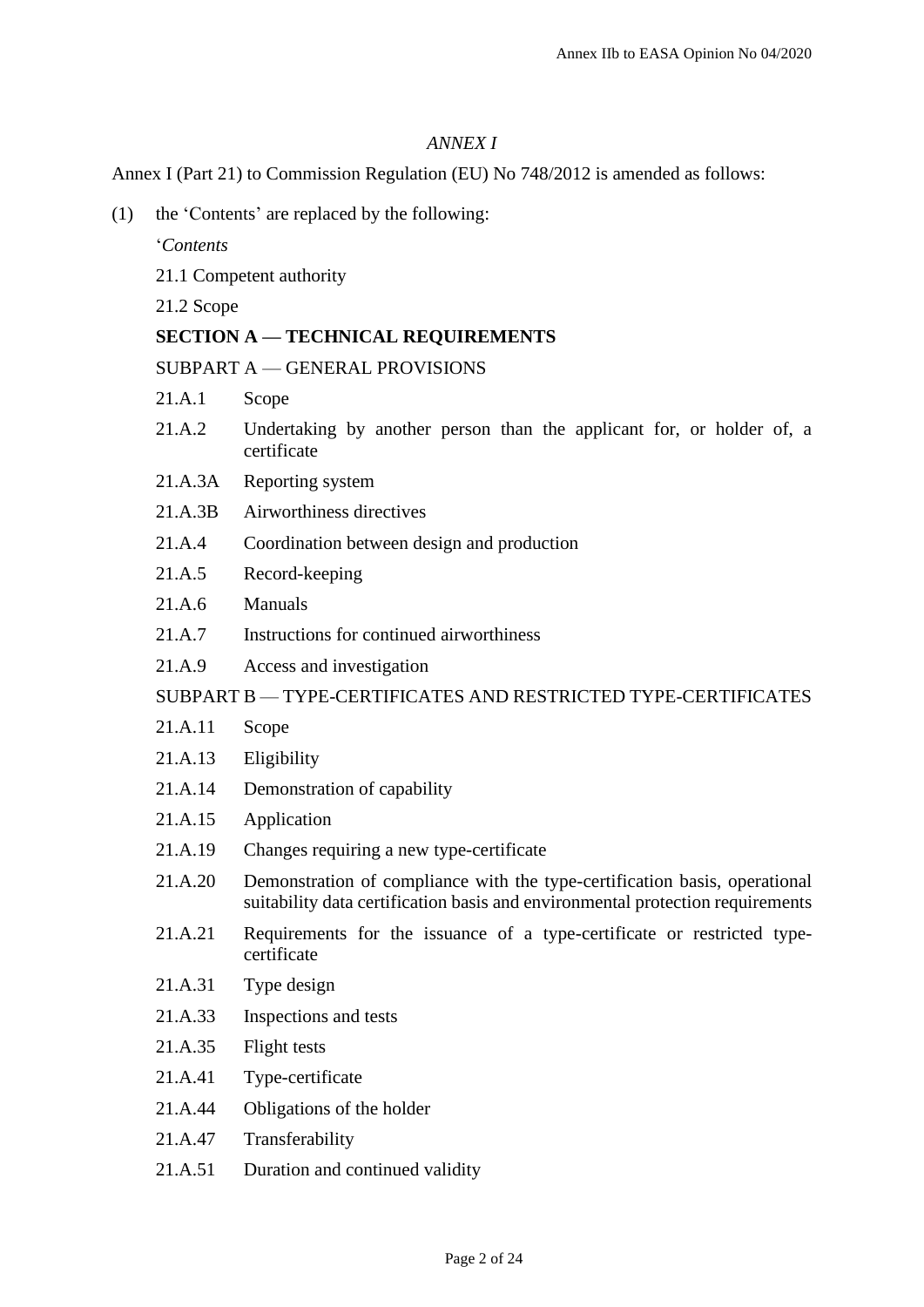21.A.62 Availability of operational suitability data

21.A.65 Continuing structural integrity for aeroplanes structures

(SUBPART C — NOT APPLICABLE)

# SUBPART D — CHANGES TO TYPE-CERTIFICATES AND RESTRICTED TYPE-**CERTIFICATES**

- 21.A.90A Scope
- 21A.90B Standard changes
- 21.A.90C Stand-alone changes to the Instructions for Continued Airworthiness
- 21.A.91 Classification of changes in type design
- 21.A.92 Eligibility
- 21.A.93 Application
- 21.A.95 Requirements for approval of a minor change
- 21.A.97 Requirements for approval of a major change
- 21.A.101 Type-certification basis, operational suitability data certification basis and environmental protection requirements for a major change to a typecertificate
- 21.A.108 Availability of operational suitability data
- 21.A.109 Obligations and EPA marking

## SUBPART E — SUPPLEMENTAL TYPE-CERTIFICATES

- 21.A.111 Scope
- 21.A.112A Eligibility
- 21.A.112B Demonstration of capability
- 21.A.113 Application for a supplemental type-certificate
- 21.A.115 Requirements for approval of major changes in the form of a supplemental type-certificate
- 21.A.116 Transferability
- 21.A.117 Changes to that part of a product covered by a supplemental type-certificate
- 21.A.118A Obligations and EPA marking
- 21.A.118B Duration and continued validity
- 21.A.120B Availabiity of operational suitability data
- SUBPART F PRODUCTION WITHOUT PRODUCTION ORGANISATION APPROVAL
- 21.A.121 Scope
- 21.A.122 Eligibility
- 21.A.124 Application
- 21.A.124A Alternative means of compliance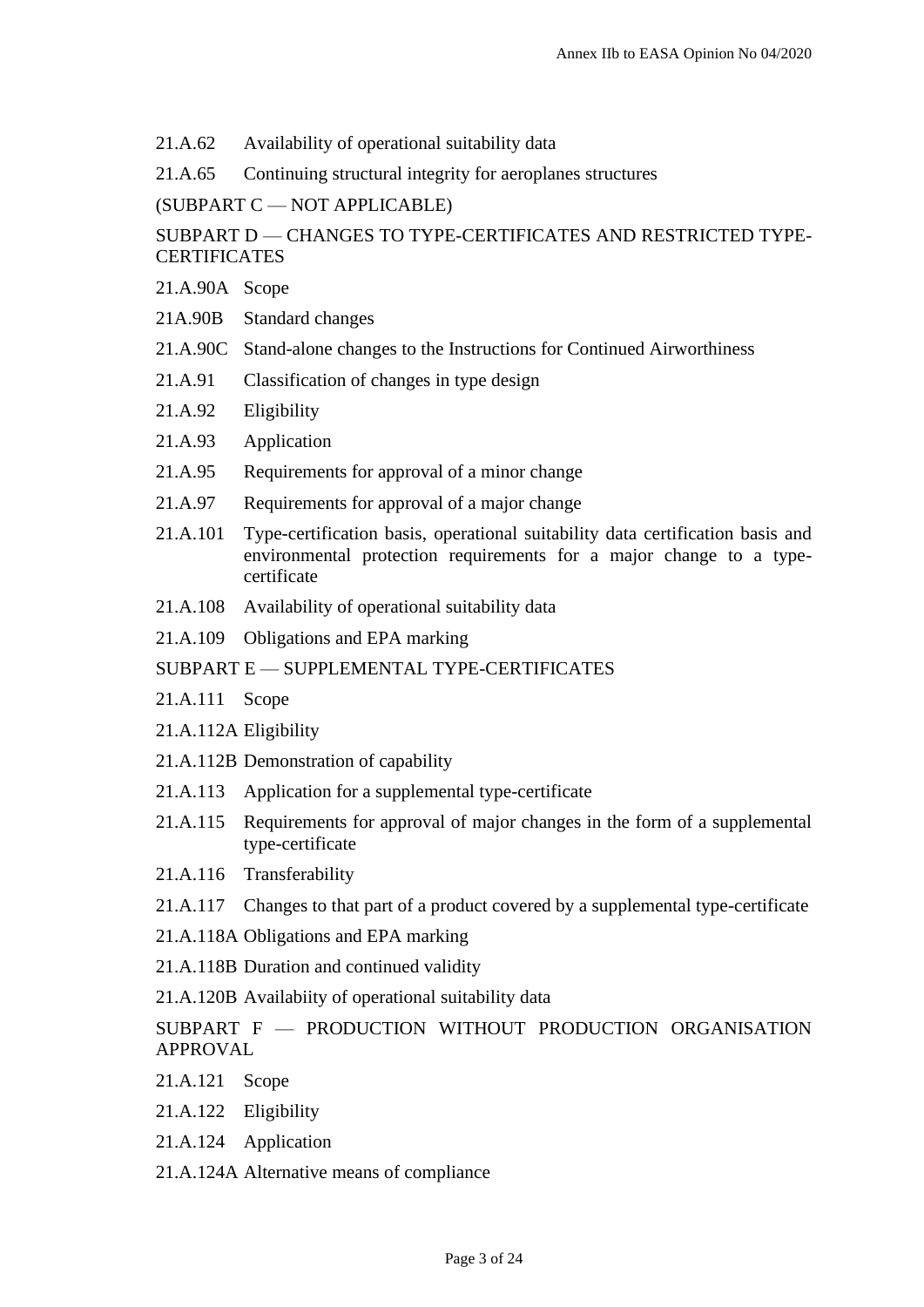- 21.A.125A Issue of a letter of agreement
- 21.A.125B Findings and observations
- 21.A.125C Duration and continued validity
- 21.A.126 Production inspection system
- 21.A.127 Tests: aircraft
- 21.A.128 Tests: engines and propellers
- 21.A.129 Obligations of the production organisation
- 21.A.130 Statement of conformity
- SUBPART G PRODUCTION ORGANISATION APPROVAL
- 21.A.131 Scope
- 21.A.133 Eligibility
- 21.A.134 Application
- 21.A.134A Alternative means of compliance
- 21.A.135 Issue of production organisation approval
- 21.A.139 Production management system
- 21.A.143 Production organisation exposition
- 21.A.145 Resources
- 21.A.147 Changes to the production management system
- 21.A.148 Changes of location
- 21.A.149 Transferability
- 21.A.151 Terms of approval
- 21.A.153 Changes to the terms of approval
- 21.A.158 Findings and observations
- 21.A.159 Duration and continued validity
- 21.A.163 Privileges
- 21.A.165 Obligations of the holder

SUBPART H — CERTIFICATES OF AIRWORTHINESS AND RESTRICTED CERTIFICATES OF AIRWORTHINESS

- 21.A.171 Scope
- 21.A.172 Eligibility
- 21.A.173 Classification
- 21.A.174 Application
- 21.A.175 Language
- 21.A.177 Amendment or modification
- 21.A.179 Transferability and reissuance within Member States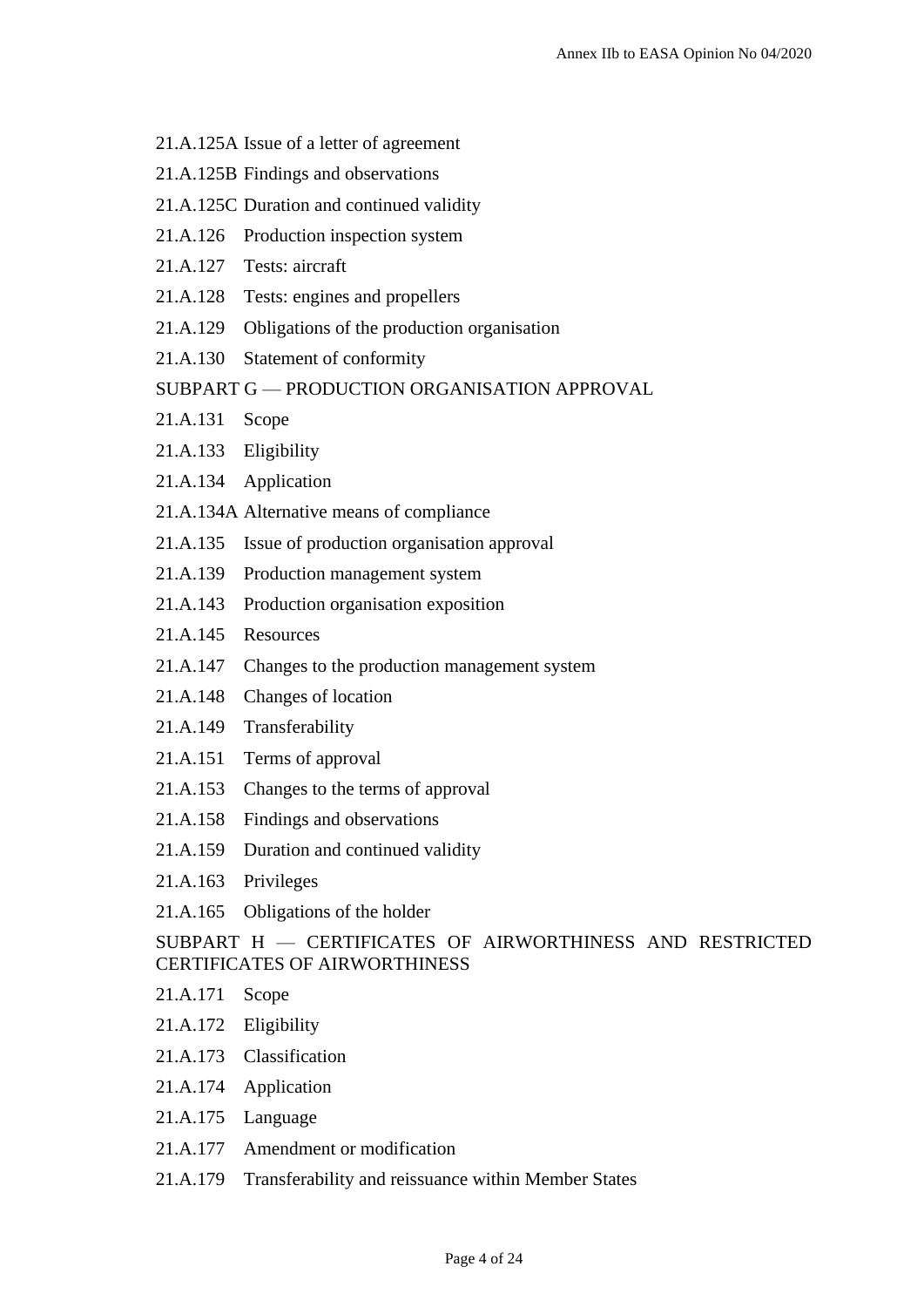- 21.A.181 Duration and continued validity
- 21.A.182 Aircraft identification

## SUBPART I — NOISE CERTIFICATES

- 21.A.201 Scope
- 21.A.203 Eligibility
- 21.A.204 Application
- 21.A.207 Amendment or modification
- 21.A.209 Transferability and reissuance within Member States
- 21.A.211 Duration and continued validity
- SUBPART J DESIGN ORGANISATION APPROVAL
- 21.A.231 Scope
- 21.A.233 Eligibility
- 21.A.234 Application
- 21.A.235 Issue of design organisation approval
- 21.A.239 Design management system
- 21.A.243 Handbook
- 21.A.245 Resources
- 21.A.247 Changes to the design management system
- 21.A.249 Transferability
- 21.A.251 Terms of approval
- 21.A.253 Changes to the terms of approval
- 21.A.258 Findings and observations
- 21.A.259 Duration and continued validity
- 21.A.263 Privileges
- 21.A.265 Obligations of the holder

## SUBPART K — PARTS AND APPLIANCES

- 21.A.301 Scope
- 21.A.303 Compliance with applicable requirements
- 21.A.305 Approval of parts and appliances
- 21.A.307 Release of parts and appliances for installation

## (SUBPART L — NOT APPLICABLE)

- SUBPART M REPAIRS
- 21.A.431A Scope
- 21A.431B Standard repairs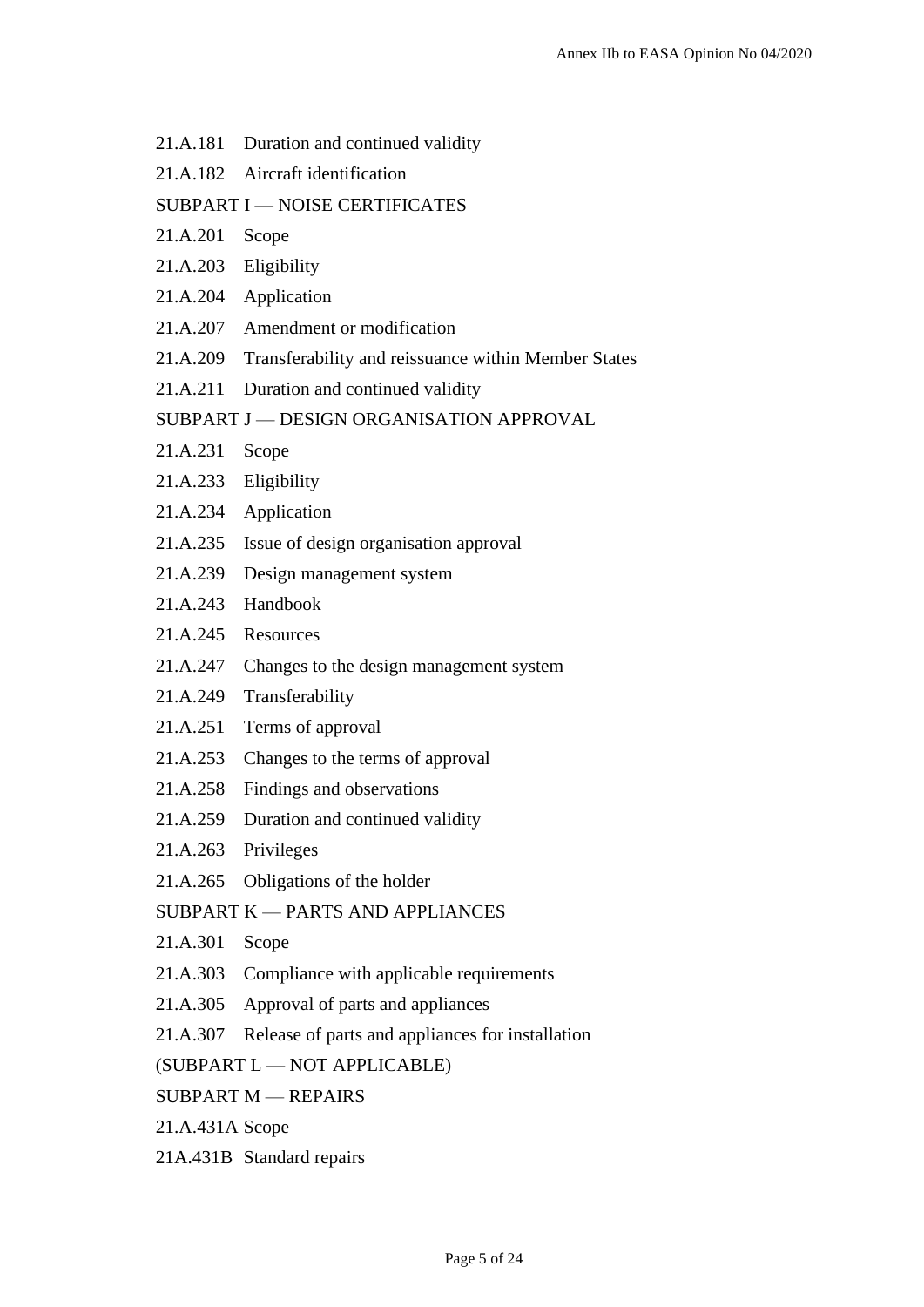## 21.A.432A Eligibility

- 21.A.432B Demonstration of capability
- 21.A.432C Application for a repair design approval
- 21.A.433 Requirements for approval of a repair design
- 21.A.435 Classification and approval of repair designs
- 21.A.439 Production of repair parts
- 21.A.441 Repair embodiment
- 21.A.443 Limitations
- 21.A.445 Unrepaired damage
- 21.A.451 Obligations and EPA marking

(SUBPART N — NOT APPLICABLE)

## SUBPART O — EUROPEAN TECHNICAL STANDARD ORDER AUTHORISATIONS

- 21.A.601 Scope
- 21.A.602A Eligibility
- 21.A.602B Demonstration of capability
- 21.A.603 Application
- 21.A.604 ETSO authorisation for an auxiliary power unit (APU)
- 21.A.605 Data requirements
- 21.A.606 Requirements for issuance of an ETSO authorisation
- 21.A.607 ETSO authorisation privileges
- 21.A.608 Declaration of design and performance (DDP)
- 21.A.609 Obligations of holders of ETSO authorisations
- 21.A.610 Approval for deviation
- 21.A.611 Design changes
- 21.A.619 Duration and continued validity
- 21.A.621 Transferability
- SUBPART P PERMIT TO FLY
- 21.A.701 Scope
- 21.A.703 Eligibility
- 21.A.707 Application for permit to fly
- 21.A.708 Flight conditions
- 21.A.709 Application for approval of flight conditions
- 21.A.710 Approval of flight conditions
- 21.A.711 Issue of a permit to fly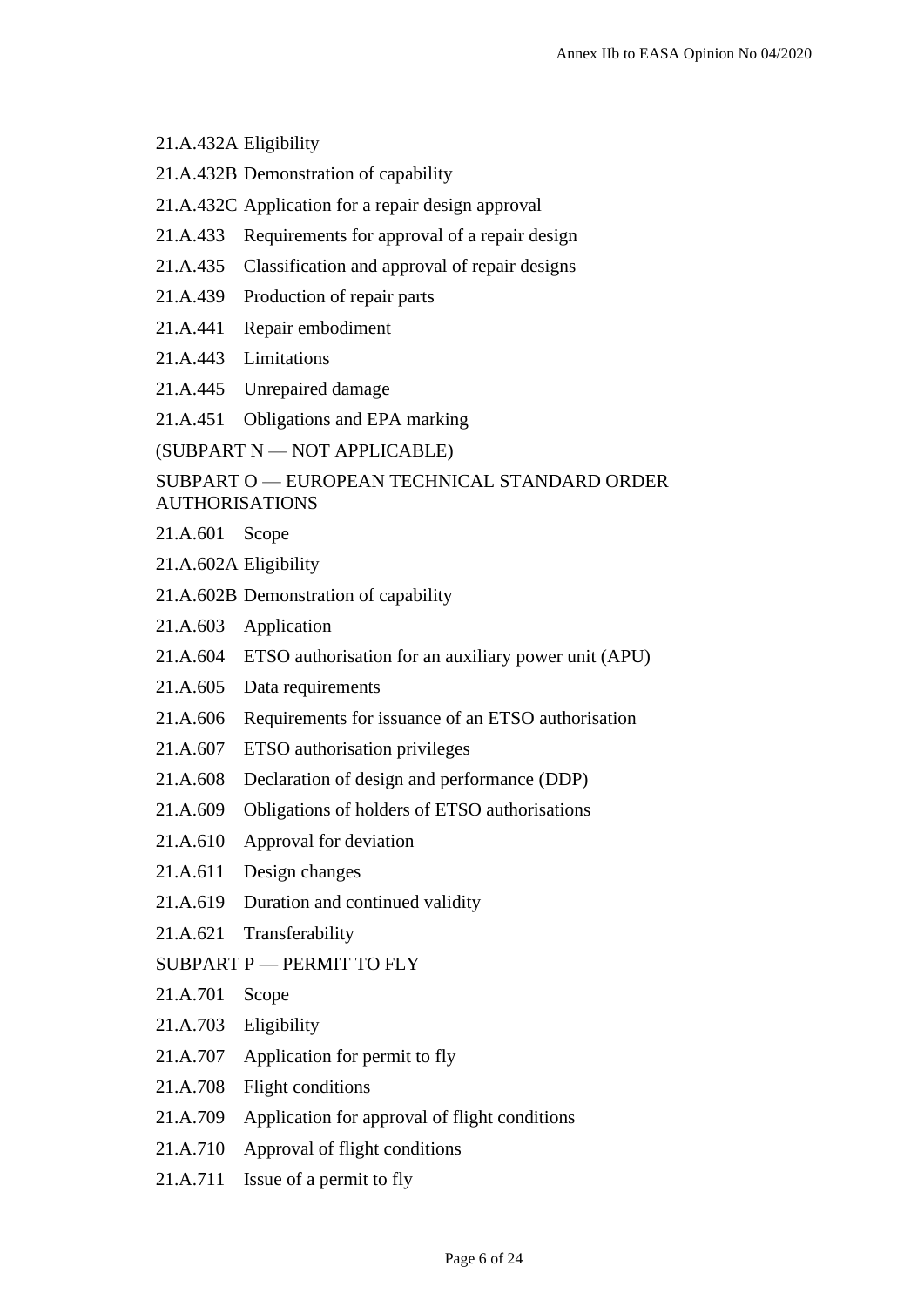- 21.A.713 Changes
- 21.A.715 Language
- 21.A.719 Transferability
- 21.A.723 Duration and continued validity
- 21.A.725 Renewal of permit to fly
- 21.A.727 Obligations of the holder of a permit to fly

## SUBPART Q — IDENTIFICATION OF PRODUCTS, PARTS AND APPLIANCES

- 21.A.801 Identification of products
- 21.A.803 Handling of identification data
- 21.A.804 Identification of parts and appliances
- 21.A.805 Identification of critical parts
- 21.A.807 Identification of ETSO articles

# SECTION B — PROCEDURES FOR COMPETENT AUTHORITIES

## SUBPART A — GENERAL PROVISIONS

- 21.B.10 Oversight documentation
- 21.B.15 Information to the Agency
- 21.B.20 Immediate reaction to a safety problem
- 21.B.25 Management system
- 21.B.30 Allocation of tasks to qualified entities
- 21.B.35 Changes to the management system
- 21.B.40 Resolution of disputes
- 21.B.55 Record-keeping
- 21.B.65 Suspension, limitation and revocation

SUBPART B — TYPE-CERTIFICATES AND RESTRICTED TYPE-CERTIFICATES

- 21.B.70 Certification specifications
- 21.B.75 Special conditions
- 21.B.80 Type-certification basis for a type-certificate or a restricted type-certificate
- 21.B.82 Operational suitability data certification basis for an aircraft type certificate or a restricted type-certificate
- 21.B.85 Designation of applicable environmental protection requirements and certification specifications for a type-certificate or a restricted typecertificate
- 21.B.100 Level of involvement
- 21.B.103 Issue of a type-certificate or a restricted type-certificate

(SUBPART C — NOT APPLICABLE)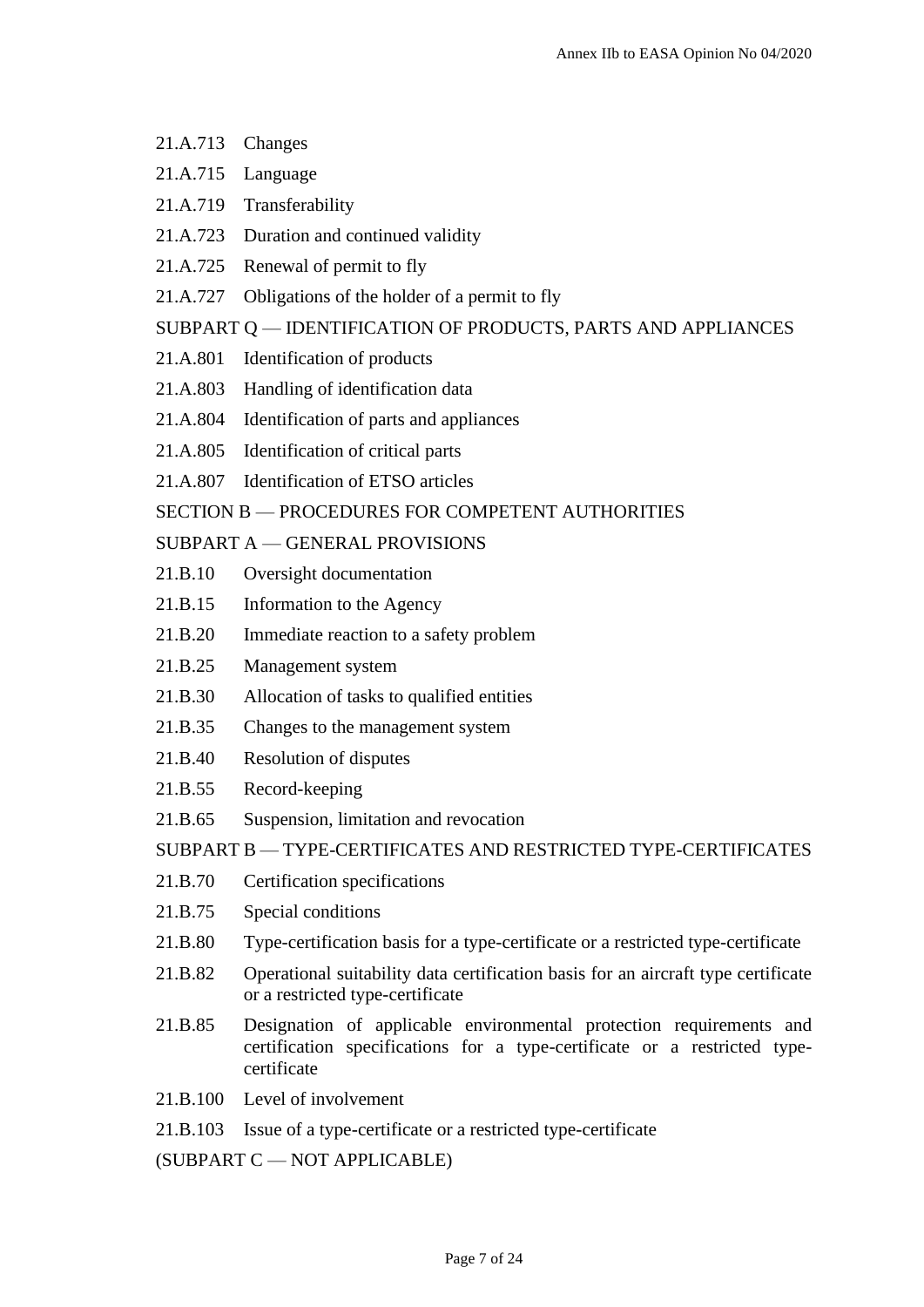#### SUBPART D — CHANGES TO TYPE-CERTIFICATES AND RESTRICTED TYPE-**CERTIFICATES**

- 21.B.105 Type-certification basis, environmental protection requirements and operational suitability data certification basis for a major change to a typecertificate
- 21.B.107 Issue of an approval of a change to a type-certificate

SUBPART E — SUPPLEMENTAL TYPE-CERTIFICATES

- 21.B.109 Type-certification basis, environmental protection requirements and operational suitability data certification basis for a supplemental typecertificate
- 21.B.111 Issue of a supplemental type-certificate

SUBPART F — PRODUCTION WITHOUT PRODUCTION ORGANISATION APPROVAL

- 21.B.115 Alternative means of compliance
- 21.B.120 Initial certification procedure
- 21.B.125 Findings and corrective actions; observations
- 21.B.135 Maintenance of the letter of agreement
- 21.B.140 Amendment of a letter of agreement

SUBPART G — PRODUCTION ORGANISATION APPROVAL

- 21.B.215 Alternative means of compliance
- 21.B.220 Initial certification procedure
- 21.B.221 Oversight principles
- 21.B.222 Oversight programme
- 21.B.225 Findings and corrective actions; observations
- 21.B.240 Changes to the production management system

#### SUBPART H — CERTIFICATES OF AIRWORTHINESS AND RESTRICTED CERTIFICATES OF AIRWORTHINESS

- 21.B.320 Investigation
- 21.B.325 Issue of airworthiness certificate
- 21.B.326 Certificate of airworthiness
- 21.B.327 Restricted certificate of airworthiness

SUBPART I — NOISE CERTIFICATES

- 21.B.420 Investigation
- 21.B.425 Issue of noise certificates
- SUBPART J DESIGN ORGANISATION APPROVAL
- 21.B.430 Initial certification procedure
- 21.B.431 Oversight principles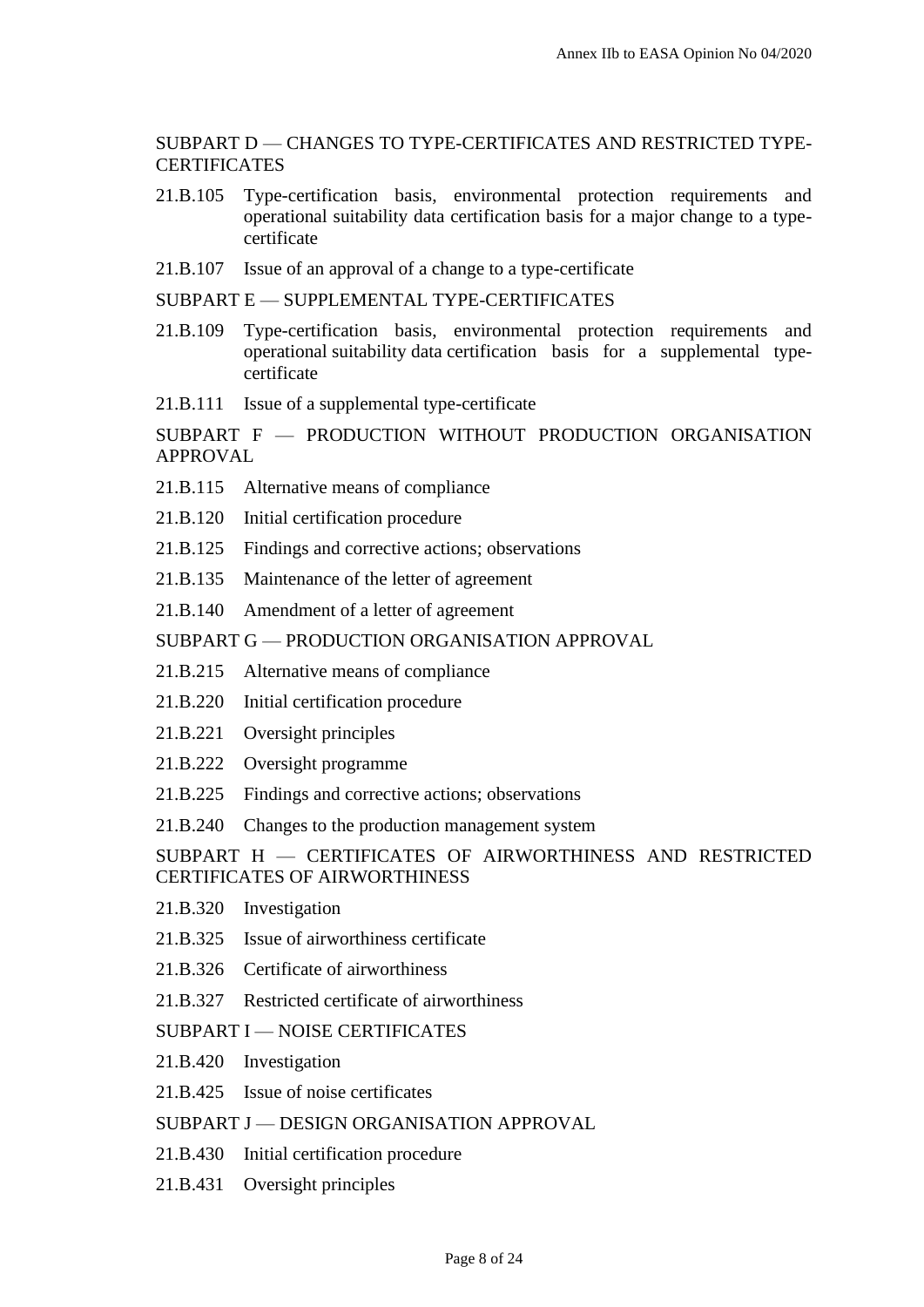21.B.432 Oversight programme

21.B.433 Findings and corrective actions; observations

21.B.435 Changes to the design management system

SUBPART K — PARTS AND APPLIANCES

(SUBPART L — NOT APPLICABLE)

SUBPART M — REPAIRS

21.B.450 Type-certification basis and environmental protection requirements for a major repair design approval

21.B.453 Issue of a repair design approval

(SUBPART N — NOT APPLICABLE)

SUBPART O — EUROPEAN TECHNICAL STANDARD ORDER AUTHORISATIONS

21.B.480 Issue of an ETSO authorisation

SUBPART P — PERMIT TO FLY

21.B.520 Investigation

21.B.525 Issue of a permit to fly

SUBPART Q — IDENTIFICATION OF PRODUCTS, PARTS AND APPLIANCES

Appendices

Appendix I — EASA Form 1 — Authorised Release Certificate

Appendix  $II - EASA$  Form 15a and 15c – Airworthiness Review Certificate

Appendix III — EASA Form 20a — Permit to Fly

Appendix IV — EASA Form 20b — Permit to Fly (issued by approved organisations)

Appendix V — EASA Form 24 — Restricted Certificate of Airworthiness

Appendix VI — EASA Form 25 — Certificate of Airworthiness

Appendix VII — EASA Form 45 — Noise Certificate

Appendix VIII — EASA Form 52 — Aircraft Statement of Conformity

Appendix IX — EASA Form 53 — Certificate of Release to Service

Appendix X — EASA Form 55 — Production Organisation Approval Certificate

Appendix  $XI$  — EASA Form  $65$  — Letter of Agreement for production without production organisation approval

Appendix XII — Categories of flight tests and associated flight test crew qualification.';

(2) point 21.1 is replaced by the following:

#### '**21.1 Competent authority**

For the purpose of this Annex, the 'competent authority' shall be:

(a) for Section A, Subpart A,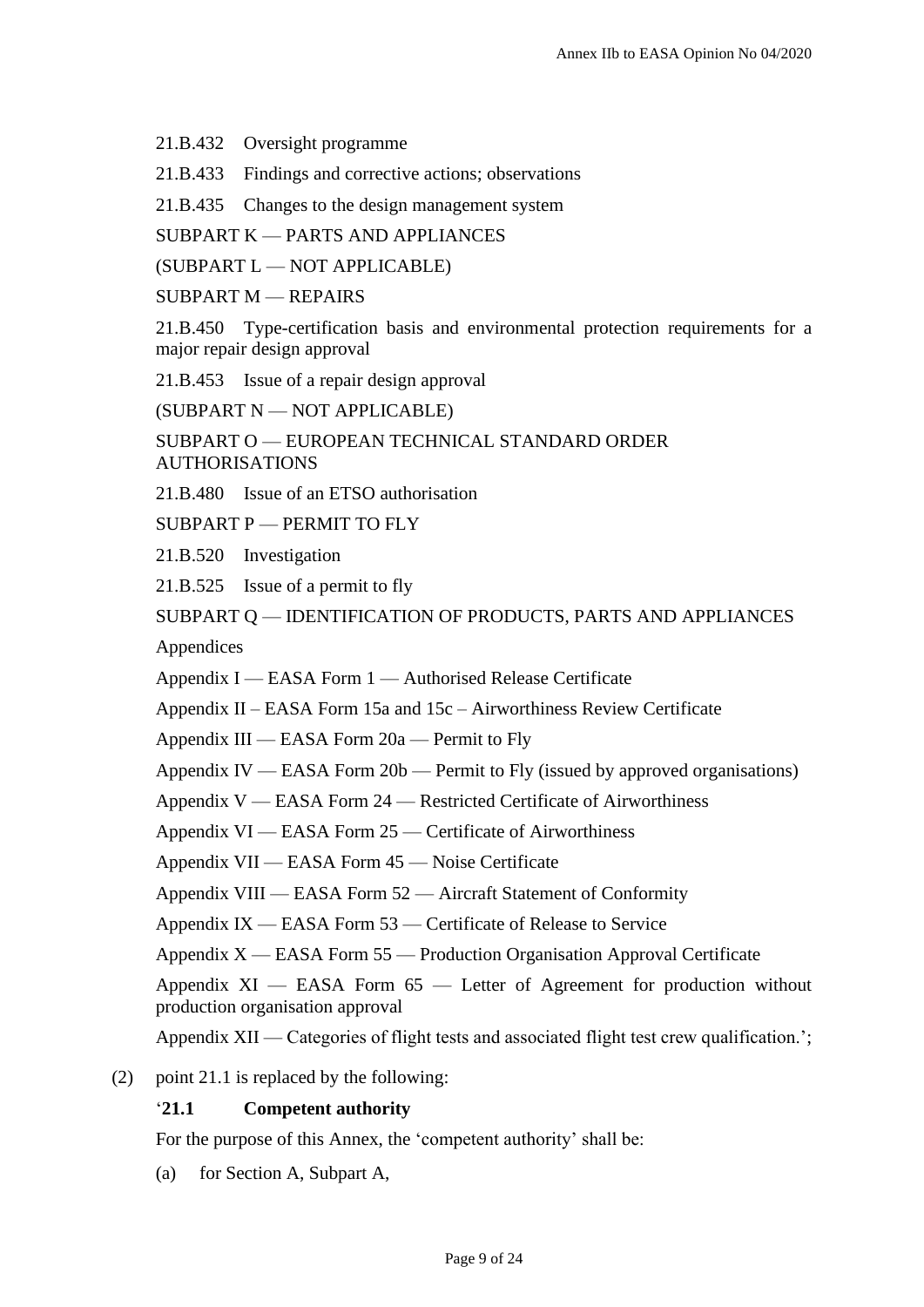- 1. for design organisations, the Agency;
- 2. for production organisations that have their principal place of business in a territory for which a Member State is responsible under the Chicago Convention, the authority designated by that Member State or by another Member State in accordance with Article 64 of Regulation (EU) 2018/1139, or the Agency if the responsibility has been reallocated to the Agency in accordance with Article 64 or 65 of Regulation (EU) 2018/1139;
- 3. for production organisations that have their principal place of business outside a territory for which a Member State is responsible under the Chicago Convention, the Agency;
- (b) for Section A, Subparts B, D, E, J, K, M, O and Q, the Agency;
- (c) for Section A, Subparts F, G, H and I:
	- 1. for organisations that have their principal place of business in a territory for which a Member State is responsible under the Chicago Convention, the authority designated by that Member State or by another Member State in accordance with Article 64 of Regulation (EU) 2018/1139, or the Agency if the responsibility has been reallocated to the Agency in accordance with Article 64 or, as regards Subpart G, Article 65 of Regulation (EU) 2018/1139;
	- 2. for organisations that have their principal place of business outside a territory for which a Member State is responsible under the Chicago Convention, the Agency;
- (d) for Section A, Subpart P:
	- 1. for aircraft registered in a Member State, the authority designated by the Member State of registry;
	- 2. for unregistered aircraft, the authority designated by the Member State which prescribed the identification marks;
	- 3. for the approval of the flight conditions related to the safety of the design, the Agency.';
- (3) the following point 21.2 is inserted:

#### '**21.2 Scope**

Section A of this Annex establishes the provisions that lay down the rights and obligations of the applicant for, and holder of, any certificate issued or to be issued in accordance with this Annex.

Section B of this Annex establishes the conditions for conducting the certification oversight and enforcement tasks as well as the administrative and management system requirements to be complied with by the competent authority that is responsible for the implementation of Section A of this Annex.';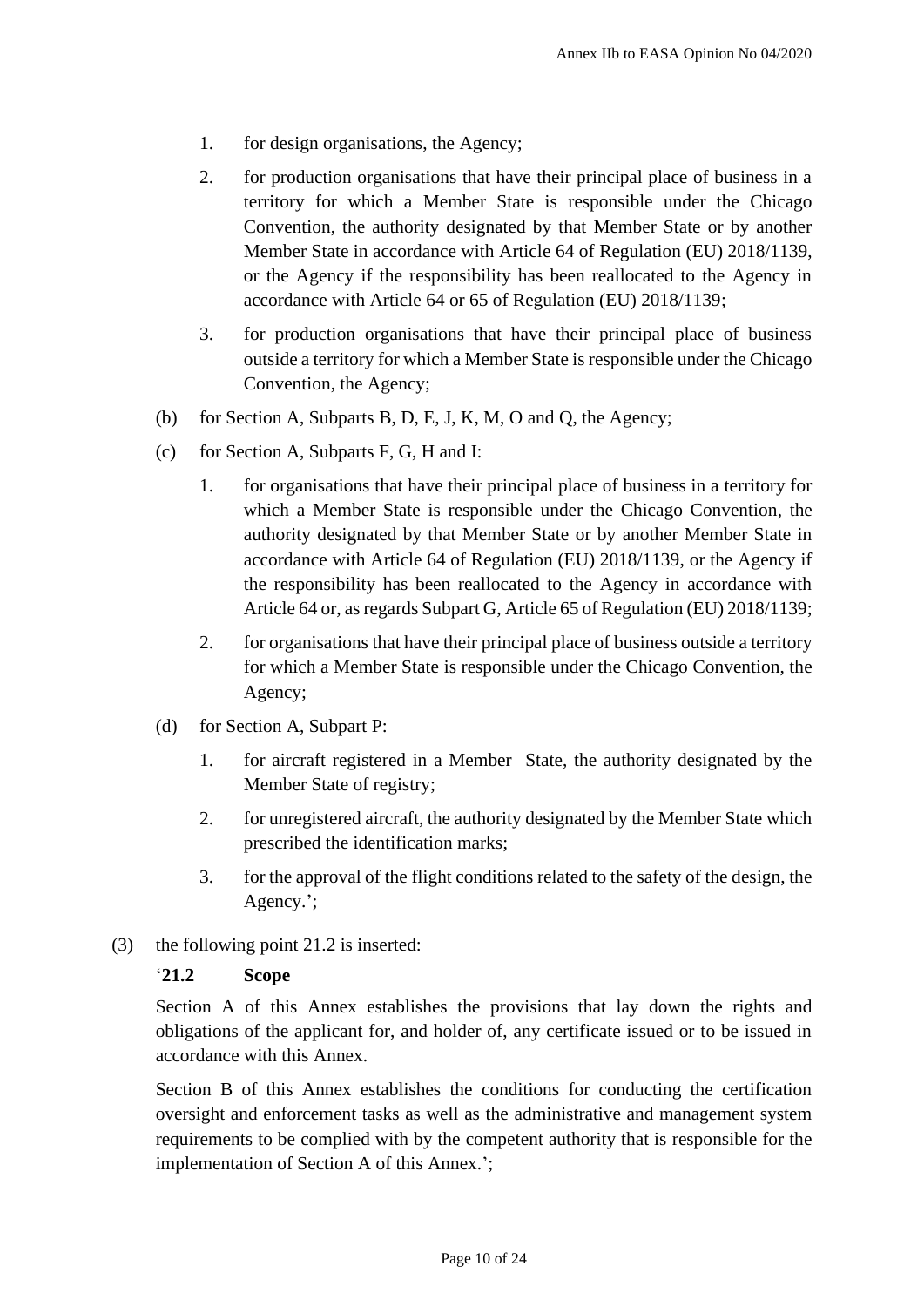- (4) point 21.B.5 is deleted;
- (5) the following points 21.B.10 and 21.B.15 are inserted:

## '**21.B.10 Oversight documentation**

The competent authority shall provide all the legislative acts, standards, rules, technical publications and related documents to the relevant personnel in order to allow them to perform their tasks and to discharge their responsibilities.

#### **21.B.15 Information to the Agency**

- (a) The competent authority of the Member State shall notify the Agency in case of any significant problems with the implementation of Regulation (EU) 2018/1139 and its delegated and implementing acts within 30 days from the manifestation of such problems.
- (b) Without prejudice to Regulation (EU) No 376/2014 and its delegated and implementing acts, the competent authority of the Member State shall provide the Agency as soon as possible with any safety-significant information stemming from the occurrence reports stored in the national database as specified in Article 6(6) of Regulation (EU) No 376/2014.';
- (6) point 21.B.20 is replaced by the following:

#### '**21.B.20 Immediate reaction to a safety problem**

- (a) Without prejudice to Regulation (EU) No 376/2014 and its delegated and implementing acts, the competent authority shall implement a system to appropriately collect, analyse and disseminate safety information.
- (b) The Agency shall implement a system to appropriately analyse any relevant safety information received and, without undue delay, provide Member States and the European Commission with any information, including recommendations or corrective actions to be taken, that is necessary for them to react in a timely manner to a safety problem involving products, parts, appliances, persons or organisations that are subject to Regulation (EU) 2018/1139 and its delegated and implementing acts.
- (c) Upon receiving the information referred to in points (a) and (b), the competent authority of the Member State shall take adequate measures to address the safety problem.
- (d) The measures taken under point (c) shall immediately be notified to all persons or organisations which need to comply with them under Regulation (EU) 2018/1139 and its delegated and implementing acts. The competent authority of the Member State shall also notify those measures to the Agency and, when combined action is required, to the other Member States concerned.';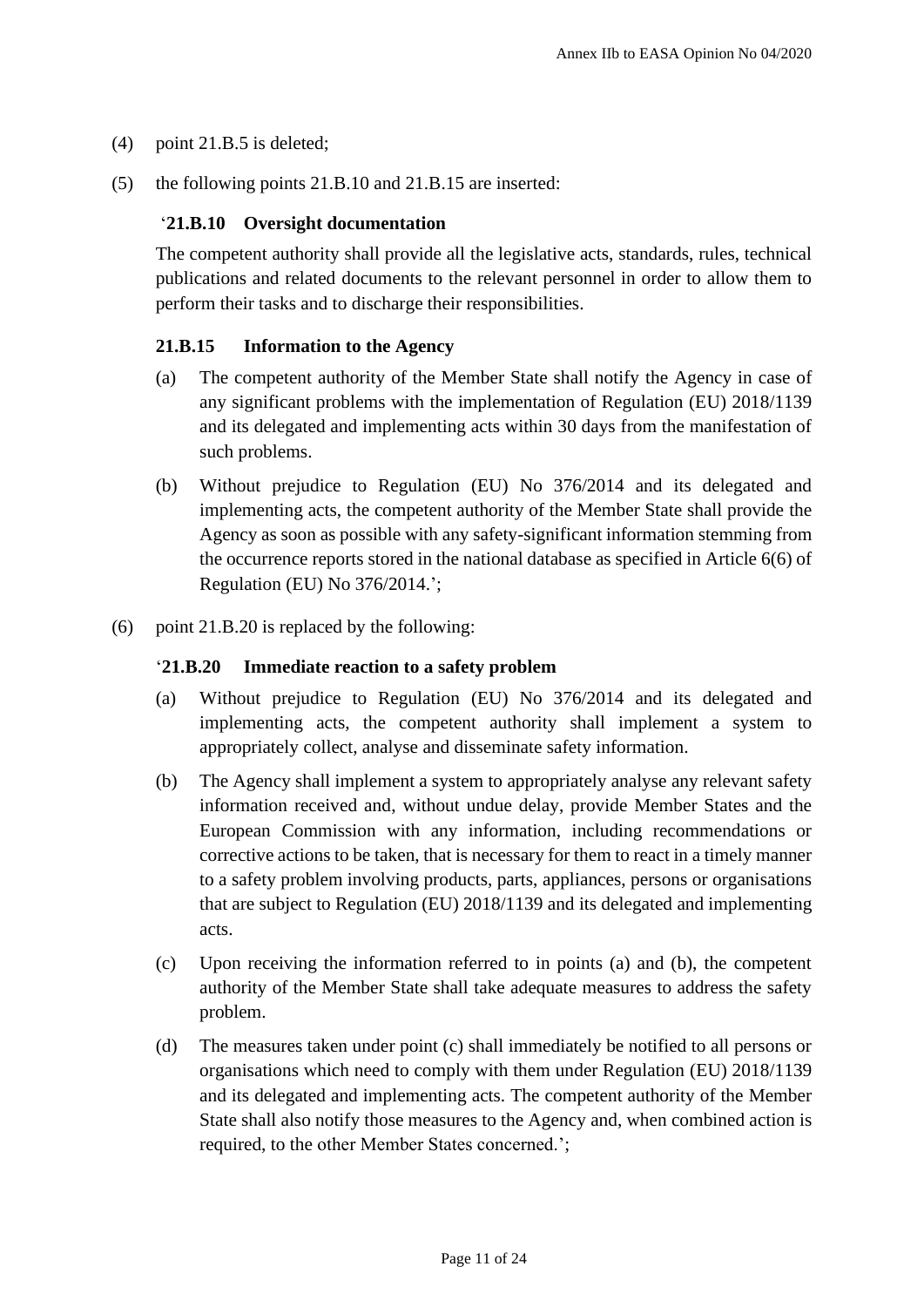(7) point 21.B.25 is replaced by the following:

#### '**21.B.25 Management system**

- (a) The competent authority shall establish and maintain a management system, including as a minimum:
	- 1. documented policies and procedures to describe its organisation, the means and methods for establishing compliance with Regulation (EU) 2018/1139 and its delegated and implementing acts. The procedures shall be kept up to date, and serve as the basic working documents within that competent authority for all its related tasks;
	- 2. a sufficient number of personnel to perform its tasks and discharge its responsibilities. A system shall be in place to plan the availability of personnel in order to ensure the proper completion of all tasks;
	- 3. personnel that are qualified to perform their allocated tasks and that have the necessary knowledge and experience, and receive initial and recurrent training to ensure continuing competency;
	- 4. adequate facilities and office accommodation for personnel to perform their allocated tasks;
	- 5. a function to monitor the compliance of the management system with the relevant requirements, and the adequacy of the procedures, including the establishment of an internal audit process and a safety risk management process. Compliance monitoring shall include a feedback system of audit findings to the senior management of the competent authority to ensure the implementation of corrective actions as necessary;
	- 6. a person or group of persons having a responsibility to the senior management of the competent authority for the compliance monitoring function.
- (b) The competent authority shall, for each field of activity, including the management system, appoint one or more persons with the overall responsibility for the management of the relevant task(s).
- (c) The competent authority shall establish procedures for the participation in a mutual exchange of all necessary information and assistance with any other competent authorities concerned, whether from the same Member State or from other Member States, including on:
	- 1. all findings raised and any follow-up actions taken as a result of the oversight of persons and organisations that carry out activities in the territory of a Member State, but certified by the competent authority of another Member State or by the Agency;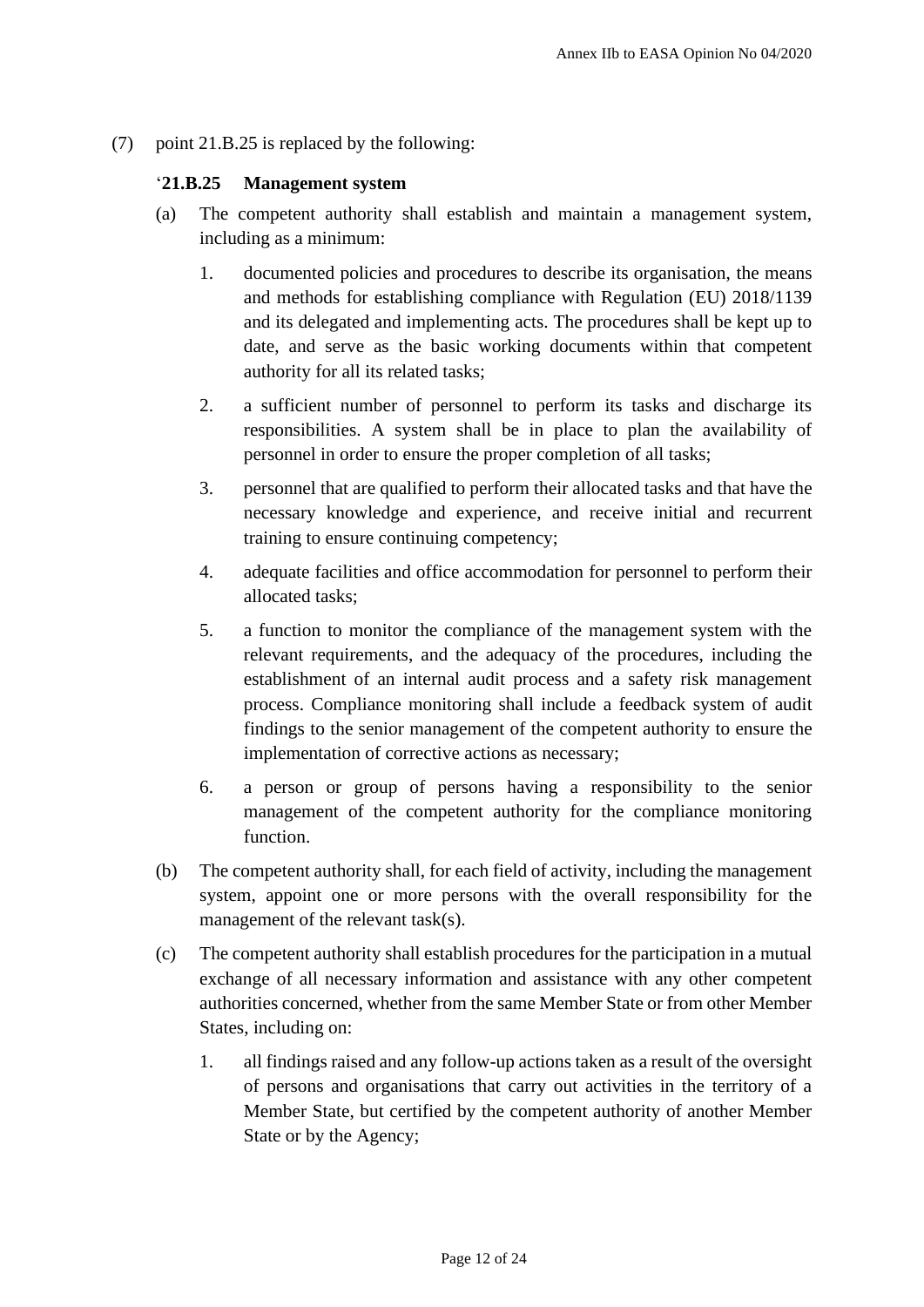- 2. information stemming from mandatory and voluntary occurrence reporting as required by 21.A.3A.
- (d) A copy of the procedures related to the management system of the competent authority of the Member State and their amendments shall be made available to the Agency for the purpose of standardisation.';
- (8) point 21.B.30 is replaced by the following:

#### '**21.B.30 Allocation of tasks to qualified entities**

- (a) The competent authority may allocate tasks related to the initial certification or to the continuing oversight of products and parts, as well as of natural or legal persons subject to Regulation (EU) 2018/1139 and its delegated and implementing acts to qualified entities. When allocating tasks, the competent authority shall ensure that it has:
	- 1. put a system in place to initially and continuously assess whether the qualified entity complies with Annex VI 'Essential requirements for qualified entities' to Regulation (EU) 2018/1139. This system and the results of the assessments shall be documented;
	- 2. established a written agreement with the qualified entity, approved by both parties at the appropriate management level, which defines:
		- (i) the tasks to be performed;
		- (ii) the declarations, reports and records to be provided;
		- (iii) the technical conditions to be met when performing such tasks;
		- (iv) the related liability coverage;
		- (v) the protection given to the information acquired when carrying out such tasks.
- (b) The competent authority shall ensure that the internal audit process and safety risk management process required by point 21.B.25(a)(5) cover all the certification and continuing oversight tasks performed by the qualified entity on its behalf.';
- (9) point 21.B.35 is replaced by the following:

#### '**21.B.35 Changes to the management system**

(a) The competent authority shall have a system in place to identify the changes that affect its capability to perform its tasks and discharge its responsibilities as defined in Regulation (EU) 2018/1139 and its delegated and implementing acts. This system shall enable the competent authority to take action necessary to ensure that its management system remains adequate and effective.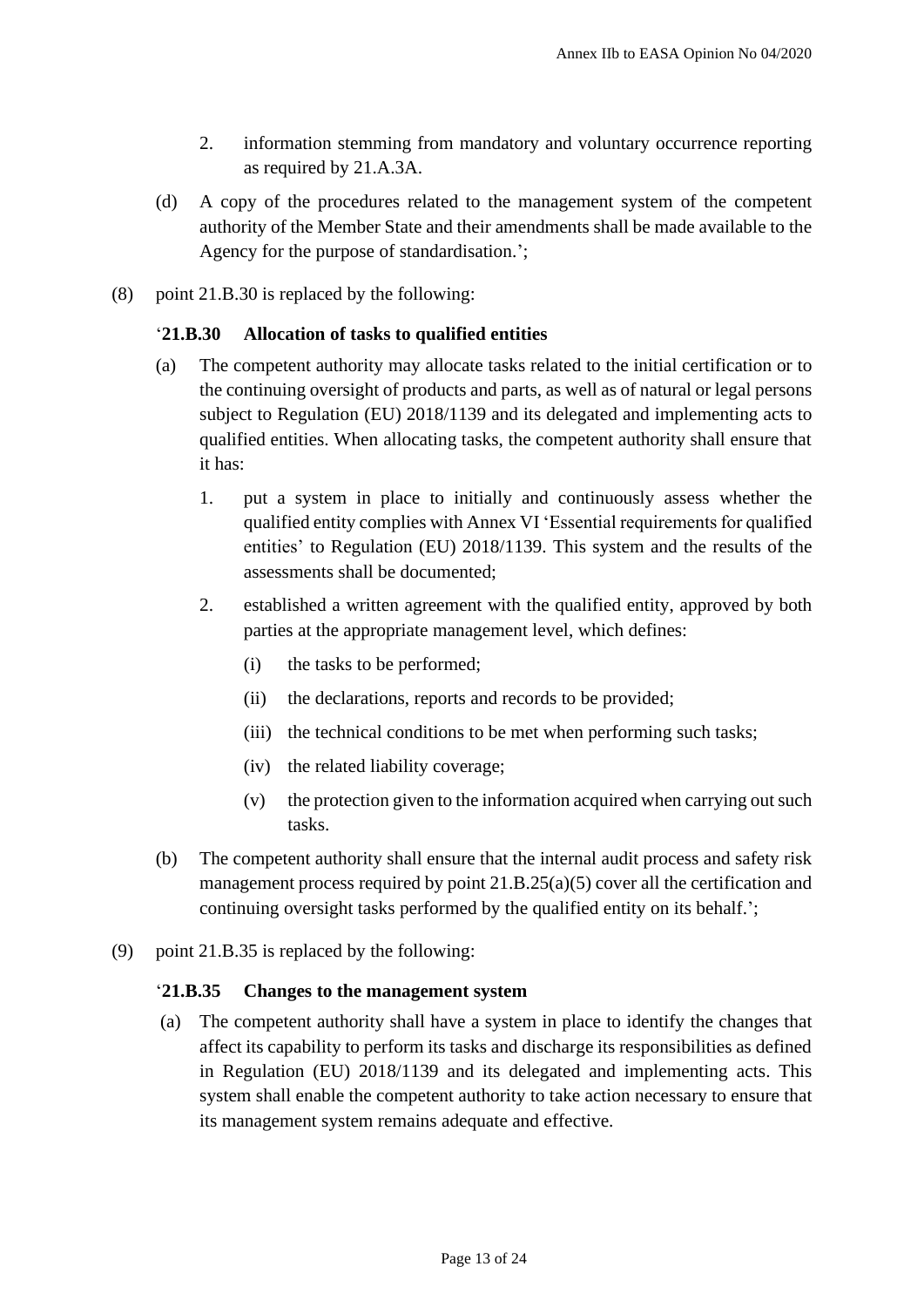- (b) The competent authority shall update in a timely manner its management system to reflect any changes to Regulation (EU) 2018/1139 and its delegated and implementing acts so as to ensure its effective implementation.
- (c) The competent authority of the Member State shall notify the Agency of any changes affecting its capability to perform its tasks and discharge its responsibilities as defined in Regulation (EU) 2018/1139 and its delegated and implementing acts.';
- (10) in point 21.B.40, point (b) is deleted;
- (11) point 21.B.45 is deleted;
- (12) point 21.B.55 is replaced by the following:

#### '**21.B.55 Record-keeping**

- (a) The competent authority shall establish a record-keeping system that allows the adequate storage, accessibility and reliable traceability of:
	- 1. the management system's documented policies and procedures;
	- 2. the training, qualifications and authorisation of its personnel;
	- 3. the allocation of tasks, covering the elements required by point 21.B.30, as well as the details of tasks allocated;
	- 4. certification processes and continuing oversight of certified organisations, including:
		- (i) the application for a certificate, approval, authorisation and letter of agreement;
		- (ii) the competent authority's continuing oversight programme, including all the assessments, audits and inspection records;
		- (iii) the certificates, approvals, authorisations and letters of agreement issued, including any changes to them;
		- (iv) a copy of the oversight programme, listing the dates when audits are due and when audits were carried out;
		- (v) copies of all formal correspondence;
		- (vi) recommendations for the issue or continuation of a certificate, an approval authorisation or a letter of agreement, detail of findings and actions taken by the organisations to close these, including the date of closure, enforcement actions and observations;
		- (vii) any assessment, audit and inspection report issued by another competent authority pursuant to points 21.B.120(d), 21.B.221(c) or 21.B.431(c);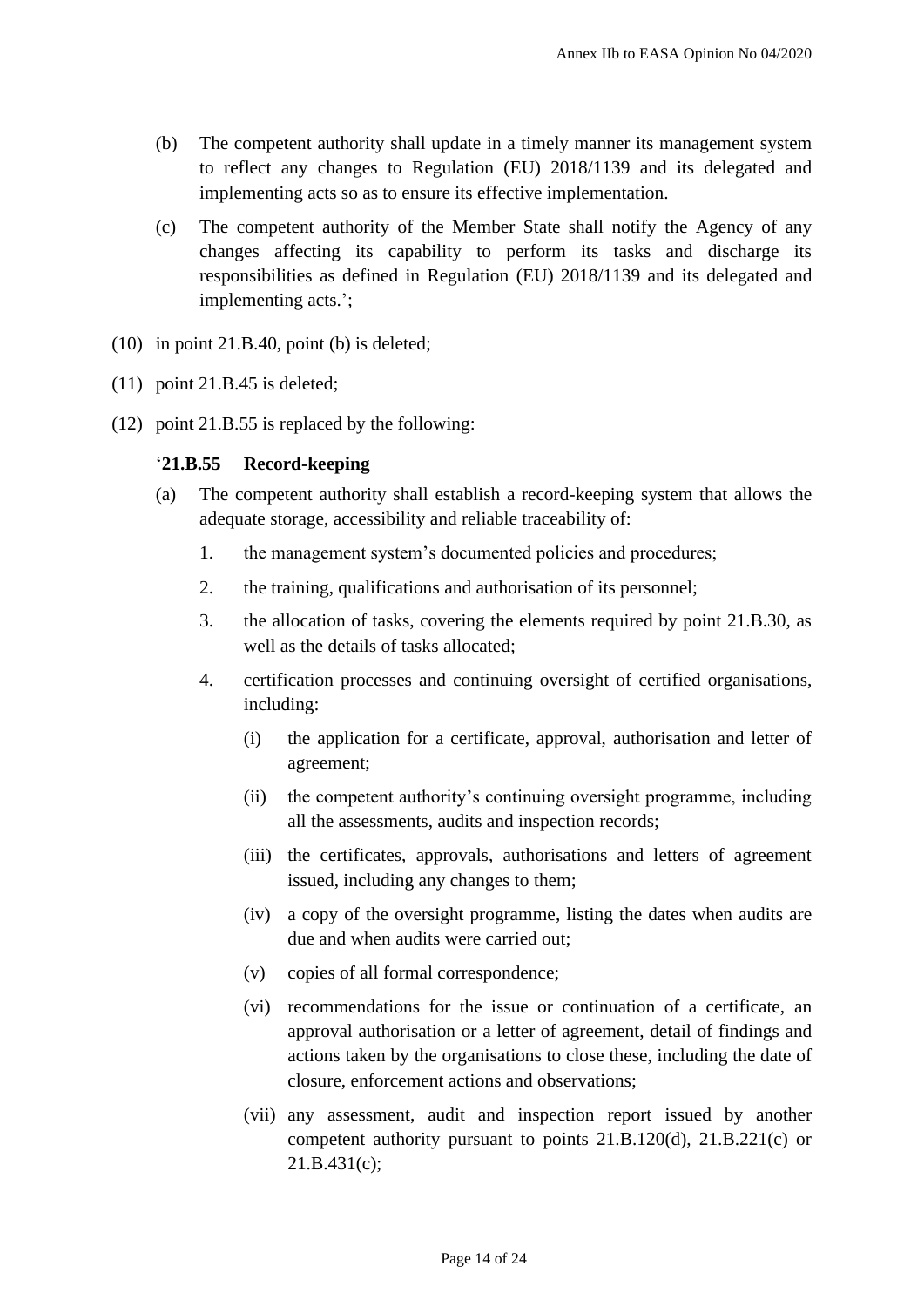- (viii) copies of all the organisation expositions, handbooks or manuals, and of any amendments to them;
- (ix) copies of any other documents approved by the competent authority;
- 5. Statements of Conformity (EASA Form 52, see Appendix VIII) and Authorised Release Certificates (EASA Form 1, see Appendix I) that it has validated for organisations that produce products, parts or appliances without a production organisation approval certificate according to Subpart F of Section A of this Annex.
- (b) The competent authority of the Member State shall include in the record-keeping:
	- 1. the evaluation and notification to the Agency of any alternative means of compliance proposed by organisations, and the assessment of any alternative means of compliance issued by the competent authority itself;
	- 2. safety information in accordance with point 21.B.15 and follow-up measures;
	- 3. the use of safeguard and flexibility provisions in accordance with Articles 71(1) and 76(4) of Regulation (EU) 2018/1139.
- (c) The competent authority shall maintain a list of all the certificates, approvals, authorisations and letters of agreement it has issued.
- (d) All the records referred to in points (a), (b) and (c) shall be kept for a minimum period of 5 years, subject to applicable data protection law.
- (e) All the records referred to in points (a), (b) and (c) shall be made available, upon request, to a competent authorities of another Member State or to the Agency.';
- (13) point 21.B.60 is deleted;
- (14) the following point 21.B.65 is added:

#### '**21.B.65 Suspension, limitation and revocation**

The competent authority shall:

- (a) suspend a certificate, approval, permit to fly, authorisation or letter of agreement when it considers that there are reasonable grounds that such action is necessary to prevent a credible threat to aircraft safety;
- (b) suspend, revoke or limit a certificate, approval, permit to fly, authorisation or letter of agreement if such action is required pursuant to points 21.B.125, 21.B.225 or 21.B.433;
- (c) suspend or revoke a certificate of airworthiness or a noise certificate upon evidence that some of the conditions specified in points 21.A.181(a) or 21.A.211(a) are not met;
- (d) suspend or limit in whole or in part a certificate, approval, permit to fly, authorisation or letter of agreement if unforeseeable circumstances outside the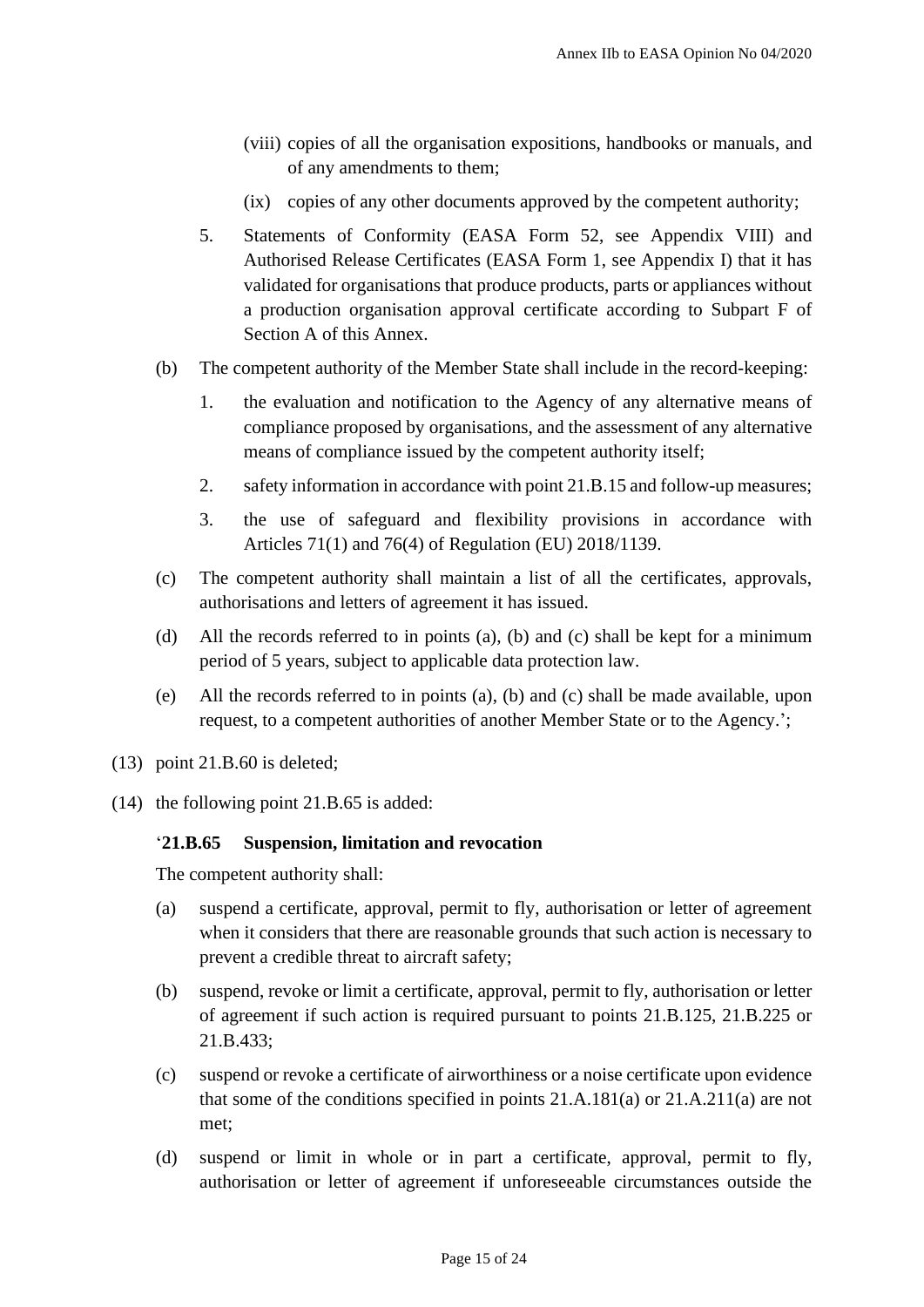control of the competent authority prevent its inspectors from discharging their oversight responsibilities over the oversight planning cycle.';

(15) the following point 21.B.115 is added:

#### '**21.B.115 Alternative means of compliance**

- (a) Alternative means of compliance may be used to establish compliance with Regulation (EU) 2018/1139 and its delegated and implementing acts.
- (b) The competent authority shall establish a system to consistently evaluate that all the alternative means of compliance used by itself or by organisations under its oversight allow for the establishment of compliance with Regulation (EU) 2018/1139 and its delegated and implementing acts.
- (c) The competent authority shall evaluate all the alternative means of compliance proposed by an organisation in accordance with point 21.A.124A by analysing the documentation provided and, if considered necessary, by conducting an inspection of the organisation.

When the competent authority finds that the alternative means of compliance are in accordance with Regulation (EU) 2018/1139 and the its delegated and implementing acts, it shall without undue delay:

- 1. notify the applicant that the alternative means of compliance may be implemented and, if applicable, amend the letter of agreement of the applicant accordingly;
- 2. notify the Agency of their content, and include copies of all the relevant documentation.
- (d) If the competent authority itself uses alternative means of compliance to achieve compliance with Regulation (EU) 2018/1139 and its delegated and implementing acts, it shall:
	- 1. make them available to all the organisations and persons under its oversight;
	- 2. notify the Agency without undue delay.

The competent authority shall provide the Agency with a full description of the alternative means of compliance, including any revisions to procedures that may be relevant, as well as an assessment demonstrating that they comply with Regulation (EU) 2018/1139 and its delegated and implementing acts.';

(16) point 21.B.120 is replaced by the following:

#### '**21.B.120 Initial certification procedure**

(a) Upon receiving an application for the issue of a letter of agreement for the purpose of demonstrating conformity of the individual products, parts and appliances, the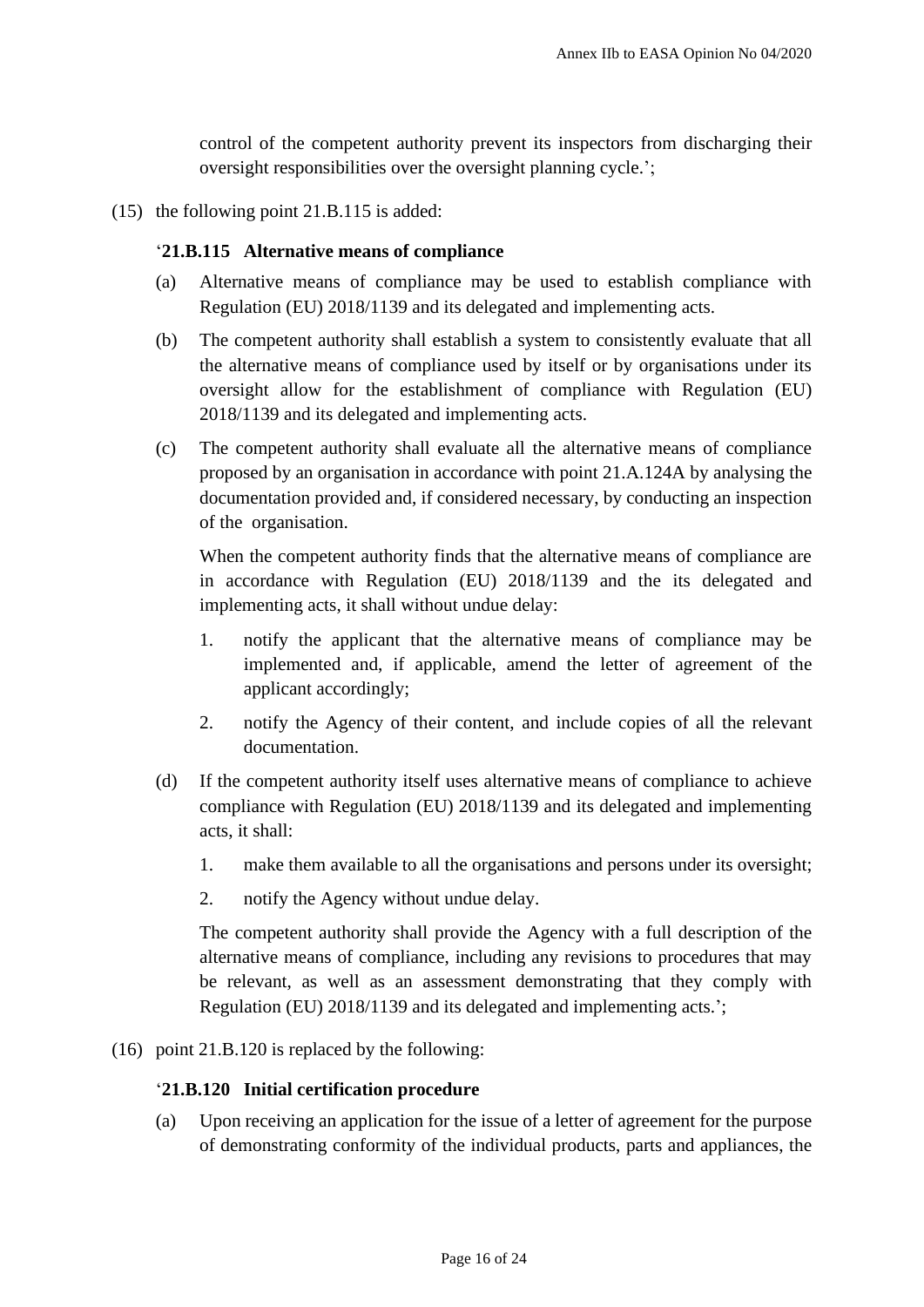competent authority shall verify the applicant's compliance with the applicable requirements.

- (b) The competent authority shall record all the findings issued, closure actions as well as recommendations for the issue of the letter of agreement.
- (c) The competent authority shall confirm to the applicant in writing all the findings raised during the verification. For initial certification, all findings must be corrected to the satisfaction of the competent authority before the letter of agreement can be issued.
- (d) When satisfied that the applicant complies with the applicable requirements, the competent authority shall issue the letter of agreement (EASA Form 65, see Appendix XI).
- (e) The letter of agreement shall contain the scope of the agreement, a termination date and, where applicable, the appropriate limitations.
- (f) The duration of the letter of agreement shall not exceed 1 year.';
- (17) point 21.B.125 is replaced by the following:

## '**21.B.125 Findings and corrective actions; observations**

- (a) The competent authority shall have a system in place to analyse findings for their safety significance.
- (b) A level 1 finding shall be issued by the competent authority when any significant non-compliance is detected with the applicable requirements of Regulation (EU) 2018/1139 and its delegated and implementing acts, with the organisation's procedures and manuals, or with the terms of the letter of agreement which lowers safety or seriously endangers flight safety.

The level 1 findings shall also include:

- 1. any failure to grant the competent authority access to the organisation's facilities as defined in point 21.A.9 during normal operating hours and after two written requests;
- 2. obtaining the letter of agreement or maintaining its validity by falsification of the submitted documentary evidence; and
- 3. any evidence of malpractice or fraudulent use of the letter of agreement.
- (c) A level 2 finding shall be issued by the competent authority when any noncompliance is detected with the applicable requirements of Regulation (EU) 2018/1139 and its delegated and implementing acts, with the organisation's procedures and manuals, or with the terms of the letter of agreement which is not classified as a level 1 finding..
- (d) When a finding is detected during oversight or by any other means, the competent authority shall, without prejudice to any additional action required by Regulation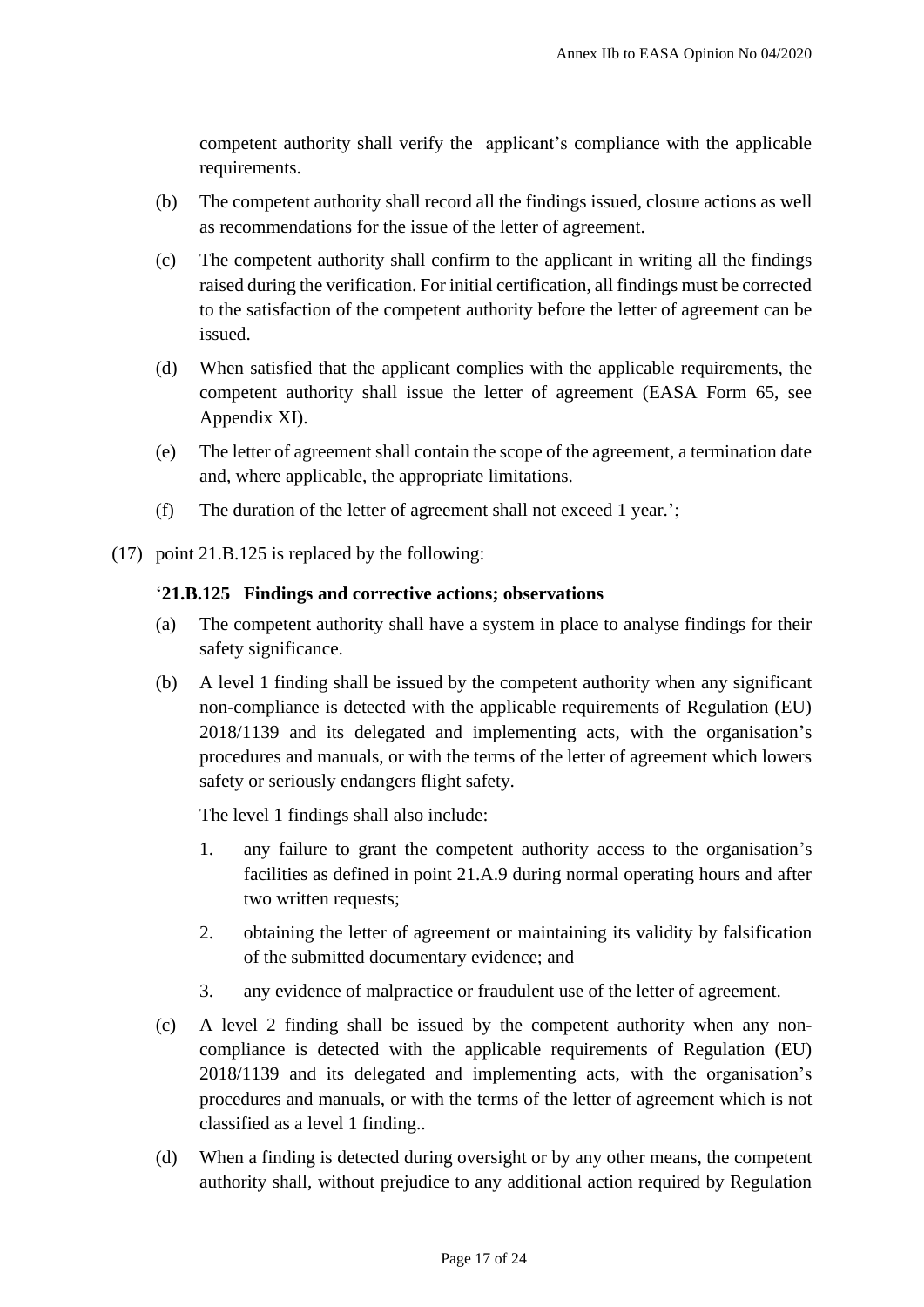(EU) 2018/1139 and its delegated and implementing acts, communicate in writing the finding to the organisation and request corrective action to address the non-compliance(s) identified. If a level 1 finding directly relates to an aircraft, the competent authority shall inform the competent authority of the Member State in which the aircraft is registered.

- 1. If there are any level 1 findings, the competent authority shall take immediate and appropriate action to prohibit or limit the activities of the organisation involved and, if appropriate, it shall take action to revoke the letter of agreement or to limit or suspend it in whole or in part, depending upon the extent of the level 1 finding, until successful corrective action has been taken by the organisation.
- 2. If there are any level 2 findings, the competent authority shall:
	- (i) grant the organisation a corrective action implementation period that is appropriate to the nature of the finding, and that in any case shall initially not be more than 3 months. The period shall commence from the date of the written communication of the finding to the organisation, requesting corrective action to address the non-compliance(s) identified. At the end of this period, and subject to the nature of the finding, the competent authority may extend the 3 month period provided that a corrective action plan has been agreed by the competent authority;
	- (ii) assess the corrective action and implementation plan proposed by the organisation, and if the assessment concludes that they are sufficient to address the non-compliance(s), accept these;
	- (iii) if the organisation fails to submit an acceptable corrective action plan, or fails to perform the corrective action within the time period accepted or extended by the competent authority, the finding shall be raised to level 1 and action shall be taken as laid down in point  $(f)(1)(i)$ .
- (e) For those cases that do not require level 1 or level 2 findings, the competent authority may issue observations:
	- 1. for any item whose performance has been assessed to be ineffective;
	- 2. when it has been identified that an item has the potential to cause a noncompliance under points (b) or (c); or
	- 3. when suggestions or improvements are of interest for the overall safety performance of the organisation.

The observations issued under this point shall be communicated in writing to the organisation and recorded by the competent authority.';

(18) points 21.B.130, 21.B.145 and 21.B.150 are deleted;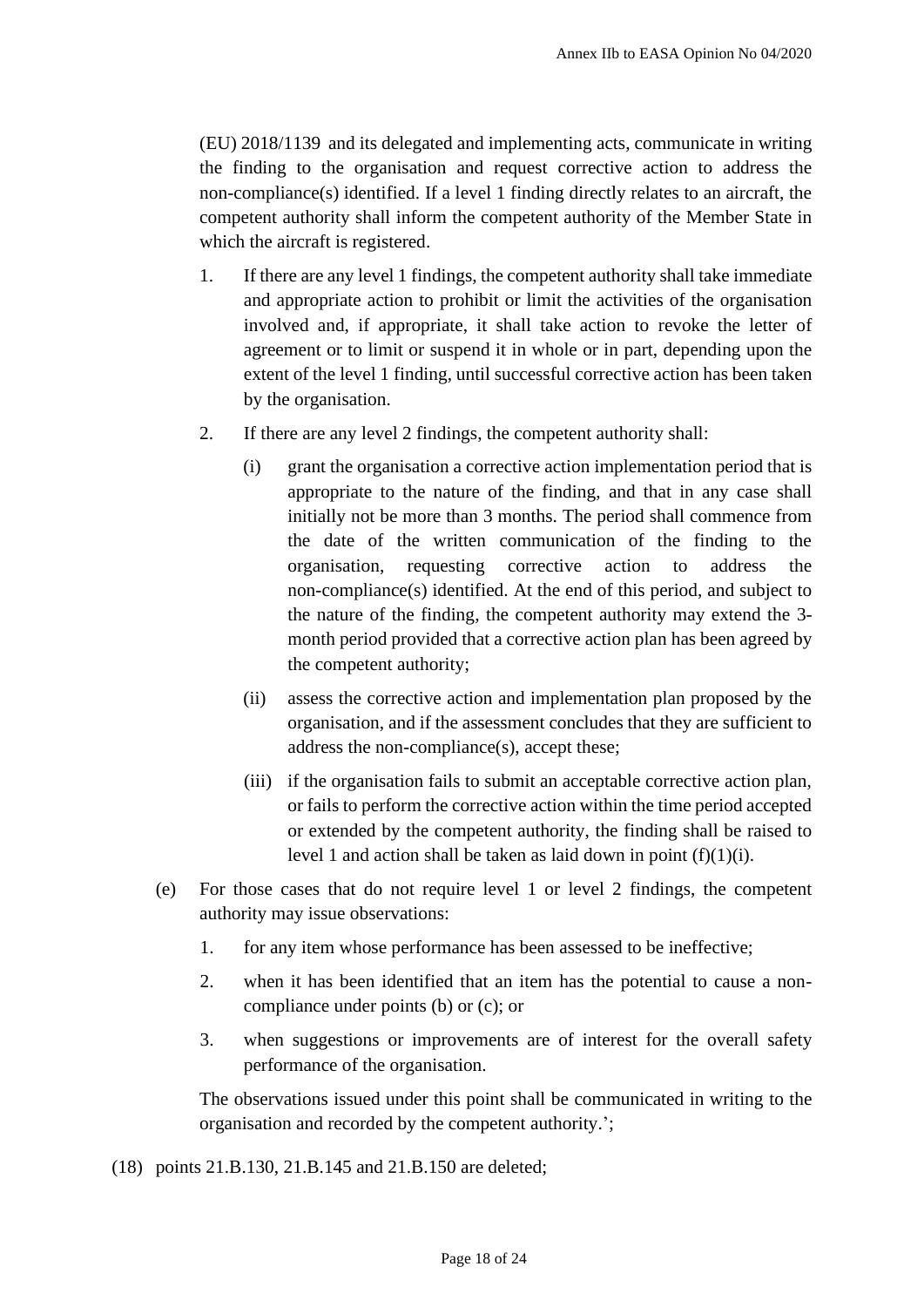(19) the following point 21.B.215 is inserted:

## '**21.B.215 Alternative means of compliance**

- (a) Alternative means of compliance may be used to establish compliance with Regulation (EU) 2018/1139 and its delegated and implementing acts.
- (b) The competent authority shall establish a system to consistently evaluate that all the alternative means of compliance used by itself or by organisations under its oversight allow for the establishment of compliance with Regulation (EU) 2018/1139 and its delegated and implementing acts.
- (c) The competent authority shall evaluate all the alternative means of compliance proposed by an organisation in accordance with point 21.A.134A by analysing the documentation provided and, if considered necessary, by inspecting the organisation.

When the competent authority finds that the alternative means of compliance are in accordance with Regulation (EU) 2018/1139 and the its delegated and implementing acts, it shall without undue delay:

- 1. notify the applicant that the alternative means of compliance may be implemented and, if applicable, amend the approval of the applicant accordingly;
- 2. notify the Agency of their content, including copies of all the relevant documentation.
- (d) If the competent authority itself uses alternative means of compliance to achieve compliance with Regulation (EU) 2018/1139 and its delegated and implementing acts, it shall:
	- 1. make them available to all the organisations and persons under its oversight;
	- 2. notify the Agency without undue delay.

The competent authority shall provide the Agency with a full description of the alternative means of compliance, including any revisions to procedures that may be relevant, as well as an assessment demonstrating that they comply with Regulation (EU) 2018/1139 and its delegated and implementing acts.';

(20) point 21.B.220 is replaced by the following:

#### '**21.B.220 Initial certification procedure**

- (a) Upon receiving an application for the initial issue of a production organisation approval certificate, the competent authority shall verify the applicant's compliance with the applicable requirements.
- (b) A meeting with the accountable manager of the applicant shall be convened at least once during the investigation for initial certification to ensure that this person understands his or her role and accountability.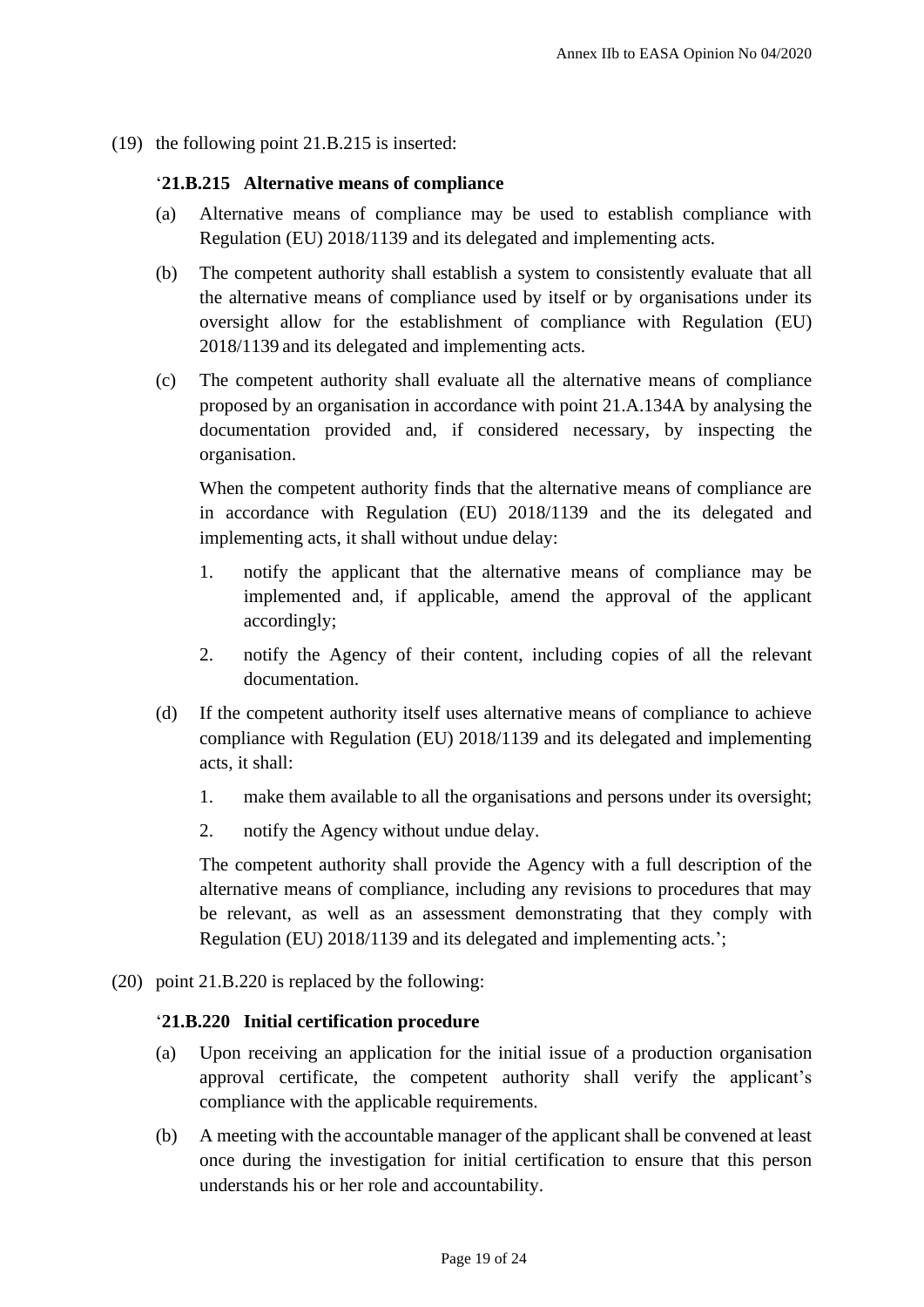- (c) The competent authority shall record all the findings issued, closure actions as well as the recommendations for the issue of the production organisation approval certificate.
- (d) The competent authority shall confirm to the applicant in writing all the findings raised during the verification. For initial certification, all findings must be corrected to the satisfaction of the competent authority before the certificate can be issued.
- (e) When satisfied that the applicant complies with the applicable requirements, the competent authority shall issue the production organisation approval certificate (EASA Form 55, see Appendix X).
- (f) The certificate reference number shall be included on the EASA Form 55 in a manner specified by the Agency.
- (g) The certificate shall be issued for an unlimited duration. The privileges and the scope of the activities that the organisation is approved to conduct, including any limitations as applicable, shall be specified in the terms of approval attached to the certificate.';
- (21) the following points 21.B.221 and 21.B.222 are added:

## '**21.B.221 Oversight principles**

- (a) The competent authority shall verify:
	- 1. compliance with the requirements that are applicable to organisations, prior to issuing the production organisation approval certificate;
	- 2. continued compliance with the applicable requirements of the organisations it has certified;
	- 3. the implementation of appropriate safety measures mandated by the competent authority according to points 21.B.20(c) and (d).
- (b) This verification shall:
	- 1. be supported by documentation specifically intended to provide personnel responsible for oversight with guidance to perform their functions;
	- 2. provide the organisations concerned with the results of oversight activities;
	- 3. be based on assessments, audits, inspections and, if needed, unannounced inspections;
	- 4. provide the competent authority with the evidence needed in case further action is required, including the measures provided for in point 21.B.225.
- (c) The competent authority shall establish the scope of the oversight defined in points (a) and (b) taking into account the results of past oversight activities and the safety priorities.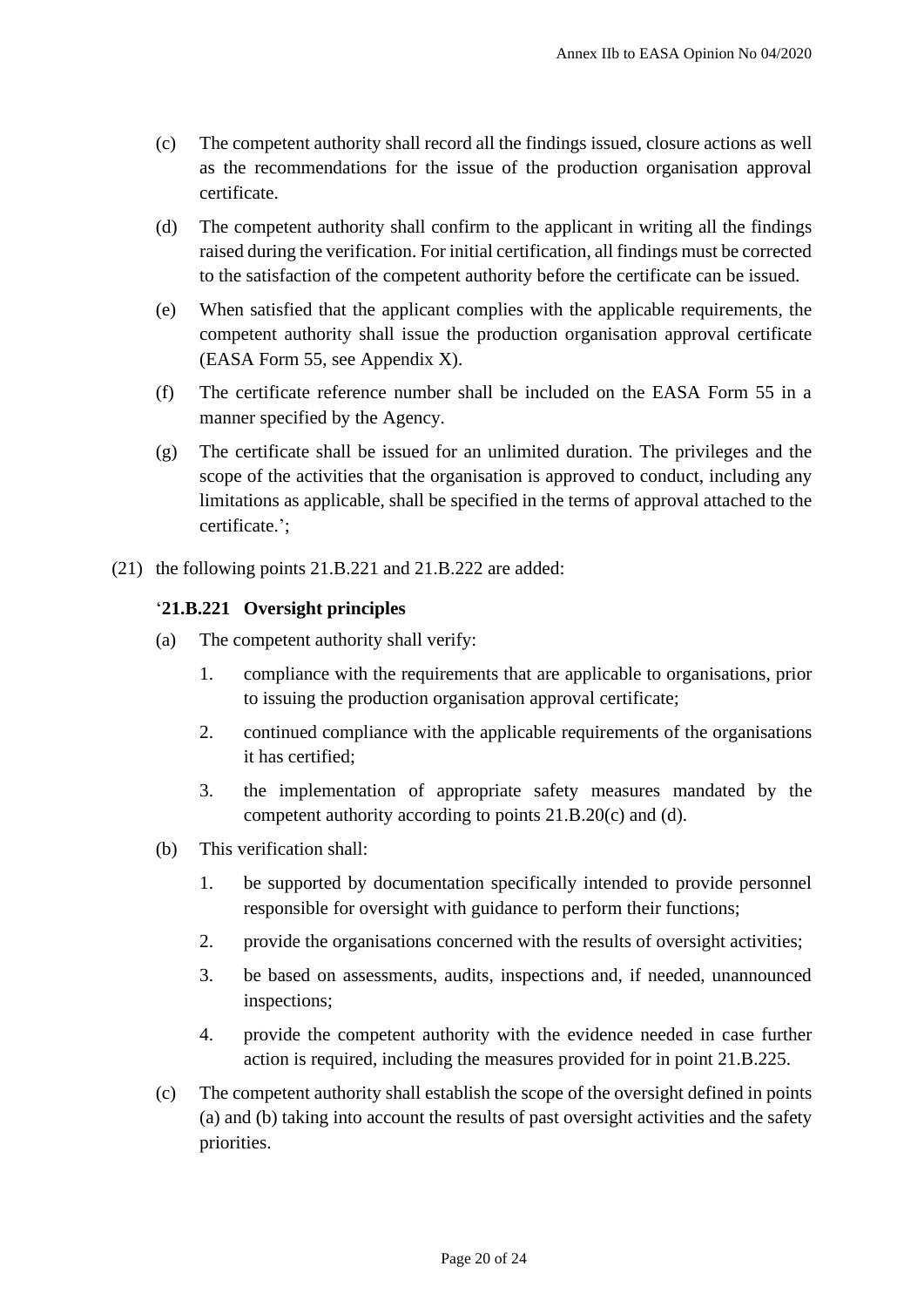- (d) If the facilities of an organisation are located in more than one State, the competent authority, as defined in point 21.1, may agree to have the oversight tasks performed by the competent authority(ies) of the Member State(s) where the facilities are located, or by the Agency for facilities that are located outside a territory for which Member States are responsible under the Chicago Convention. Any organisation that is subject to such an agreement shall be informed of its existence and of its scope.
- (e) For any oversight activities that are performed at facilities located in a Member State other than where the organisation has its principal place of business, the competent authority, as defined in point 21.1, shall inform the competent authority of that Member State before performing any on-site audit or inspection of the facilities.
- (f) The competent authority shall collect and process any information deemed necessary for performing oversight activities.

#### **21.B.222 Oversight programme**

- (a) The competent authority shall establish and maintain an oversight programme covering the oversight activities required by point 21.B.221(a).
- (b) The oversight programme shall take into account the specific nature of the organisation, the complexity of its activities, the results of past certification and/or oversight activities, and it shall be based on the assessment of the associated risks. It shall include, within each oversight planning cycle:
	- 1. assessments, audits and inspections, including, as appropriate:
		- (i) management system assessments and process audits;
		- (ii) product audits of a relevant sample of the products, parts and appliances that are within the scope of the organisation;
		- (iii) sampling of the work performed; and
		- (iv) unannounced inspections;
	- 2. meetings convened between the accountable manager and the competent authority to ensure that both parties remain informed of all significant issues.
- (c) An oversight planning cycle that does not exceed 24 months shall be applied.
- (d) Notwithstanding point (c), the oversight planning cycle may be extended to 36 months if the competent authority has established that during the previous 24 months:
	- 1. the organisation has demonstrated that it can effectively identify aviation safety hazards and manage the associated risks;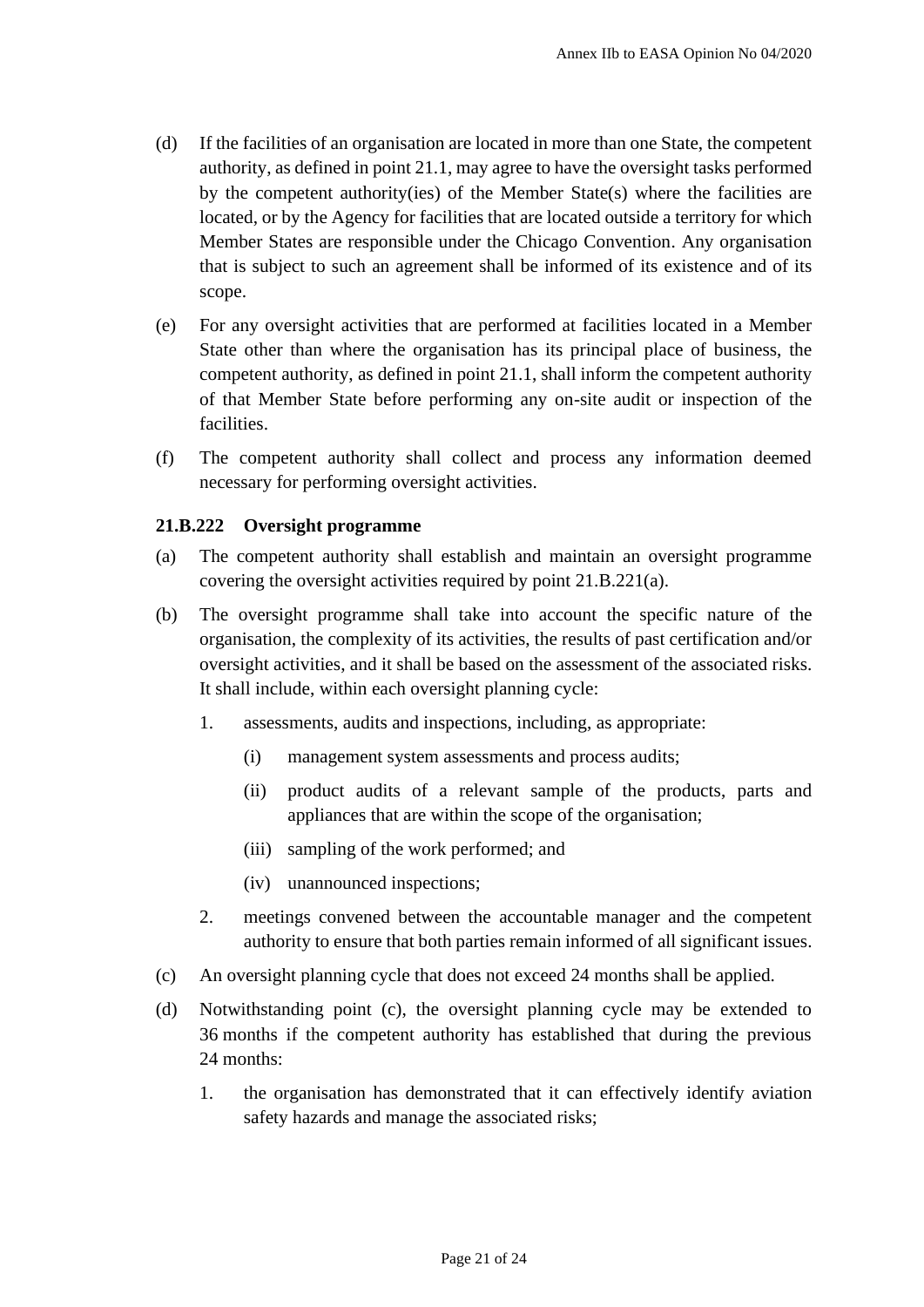- 2. the organisation has continuously demonstrated compliance with points 21.A.147 and 21.A.148 and it has full control over all changes to the production management system;
- 3. no level 1 findings have been issued;
- 4. all corrective actions have been implemented within the time period that was accepted or extended by the competent authority as defined in point 21.B.225.

Notwithstanding point (c), the oversight planning cycle may be further extended to a maximum of 48 months if, in addition to the conditions provided in points (1) to (4) above, the organisation has established, and the competent authority has approved, an effective continuous system for reporting to the competent authority on the safety performance and regulatory compliance of the organisation itself.

- (e) The oversight planning cycle may be reduced if there is evidence that the safety performance of the organisation has decreased.
- (f) The oversight programme shall include records of the dates when assessments, audits, inspections and meetings are due, and when assessments, audits, inspections and meetings have been effectively carried out.
- (g) At the completion of each oversight planning cycle, the competent authority shall issue a recommendation report on the continuation of the approval, reflecting the results of the oversight.';
- (22) point 21.B.225 is amended as follows:

## '**21.B.225 Findings and corrective actions; observations**

- (a) The competent authority shall have a system in place to analyse findings for their safety significance.
- (b) A level 1 finding shall be issued by the competent authority when any significant non-compliance is detected with the applicable requirements of Regulation (EU) 2018/1139 and its delegated and implementing acts, with the organisation's procedures and manuals, or with the certificate including the terms of approval which lowers safety or seriously endangers flight safety.

The level 1 findings shall also include:

- 1. any failure to grant the competent authority access to the organisation's facilities as defined in point 21.A.9 during normal operating hours and after two written requests;
- 2. obtaining the production organisation approval certificate or maintaining its validity by falsification of the submitted documentary evidence;
- 3. any evidence of malpractice or fraudulent use of the production organisation approval certificate; and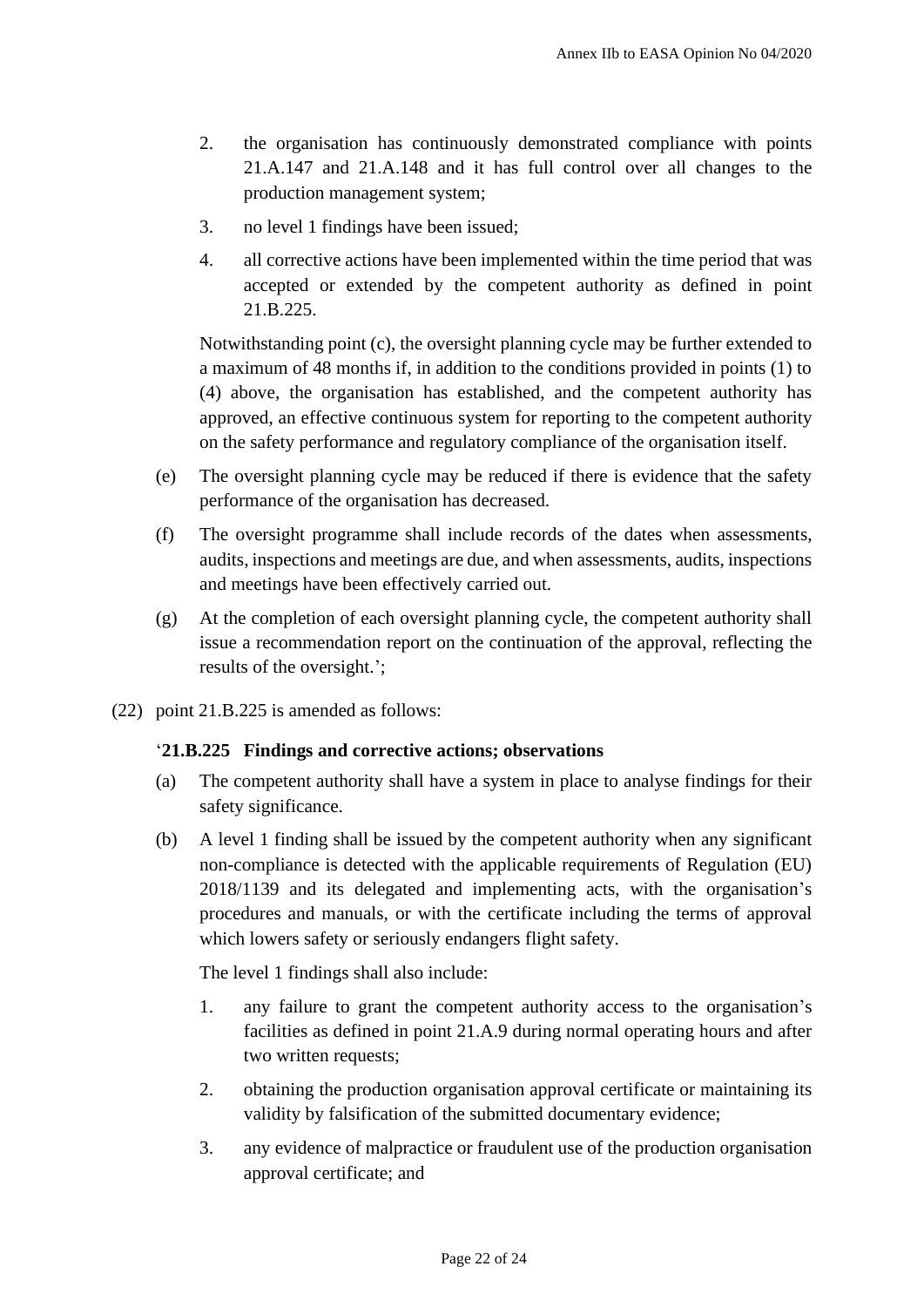- (4) the lack of an accountable manager.
- (c) A level 2 finding shall be issued by the competent authority when any noncompliance is detected with the applicable requirements of Regulation (EU) 2018/1139 and its delegated and implementing acts, with the organisation's procedures and manuals, or with the certificate including the terms of approval which is not classified as a level 1 findingmay lower safety or endanger flight safety.
- (d) When a finding is detected during oversight or by any other means, the competent authority shall, without prejudice to any additional action required by Regulation (EU) 2018/1139 and its delegated and implementing acts, communicate in writing the finding to the organisation and request corrective action to address the non-compliance(s) identified. If a level 1 finding directly relates to an aircraft, the competent authority shall inform the competent authority of the Member State in which the aircraft is registered.
	- 1. If there are any level 1 findings, the competent authority shall take immediate and appropriate action to prohibit or limit the activities of the organisation involved and, if appropriate, it shall take action to revoke the production organisation approval certificate or to limit or suspend it in whole or in part, depending upon the extent of the level 1 finding, until successful corrective action has been taken by the organisation.
	- 2. If there are any level 2 findings, the competent authority shall:
		- (i) grant the organisation a corrective action implementation period that is appropriate to the nature of the finding, and that in any case shall initially not be more than 3 months. The period shall commence from the date of the written communication of the finding to the organisation requesting corrective action to address the non-compliance(s) identified. At the end of this period, and subject to the nature of the finding, the competent authority may extend the 3-month period provided that a corrective action plan has been agreed by the competent authority;
		- (ii) assess the corrective action and implementation plan proposed by the organisation, and if the assessment concludes that they are sufficient to address the non-compliance(s), accept these;
		- (iii) if the organisation fails to submit an acceptable corrective action plan, or fails to perform the corrective action within the time period accepted or extended by the competent authority, the finding shall be raised to level 1 and action shall be taken as laid down in point (d)(1).
- (e) For those cases not requiring level 1 or level 2 findings, the competent authority may issue observations: